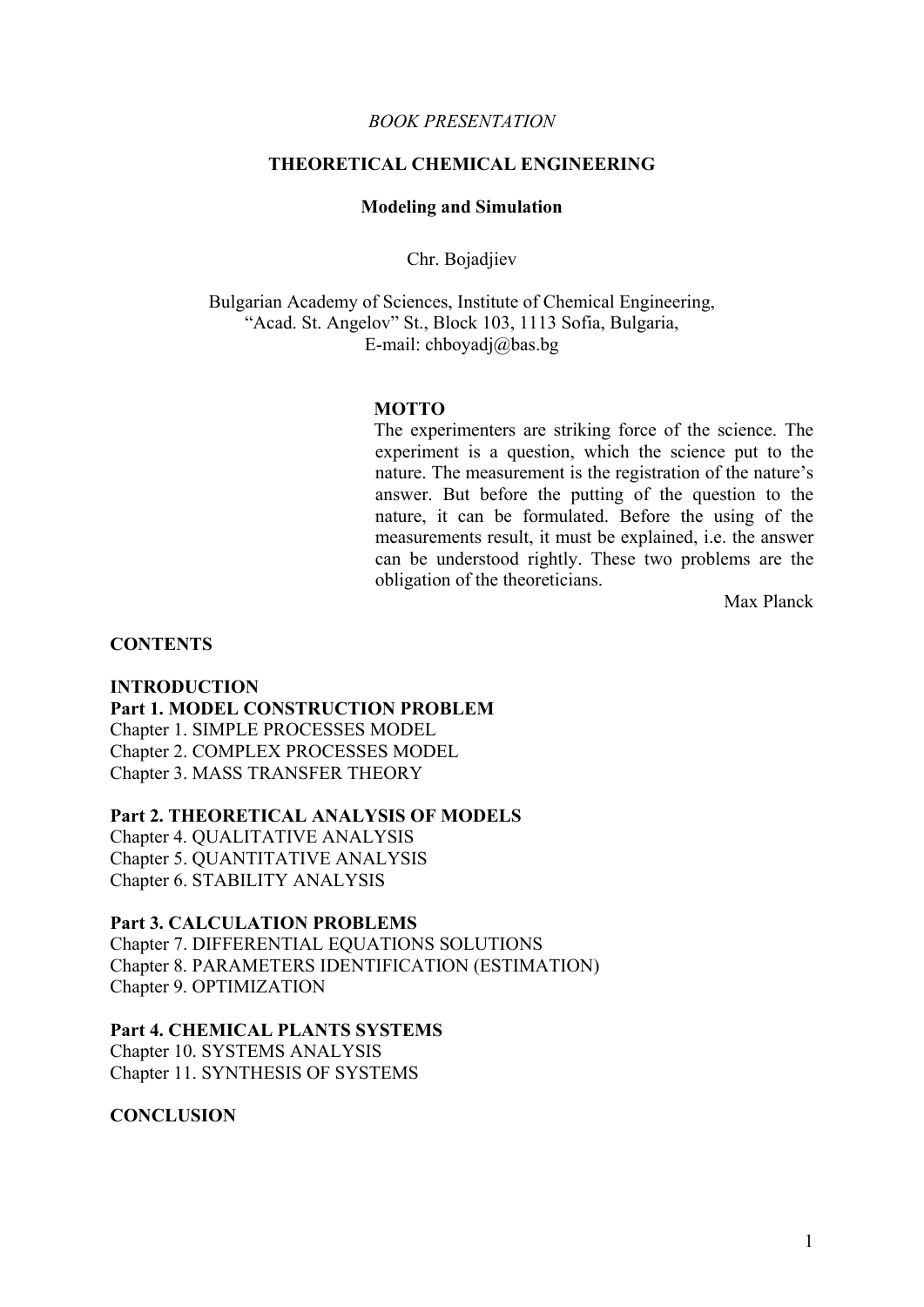### **INTRODUCTION**

## **1. Quantitative description**

Modeling and simulation are principle approaches employed for quantitative descriptions of processes and process systems in chemical and process engineering, for solutions of scientific and engineering problems.

From a scientific point of view, the quantitative process description addresses the process mechanism study. The creation of a hypothesis about the process mechanism is followed by a mathematical model and proof of its adequacy that in fact is proof of the hypothesis.

From an engineering aspect the quantitative description of a process (and process systems too) forms the basis of the engineering optimizations of new chemical plants or control and renovations of older ones, as well.

The recovery of quantitative information concerning processes and process systems through modeling and simulations has some advantages with respect to the physical experiments. The most important of these advantages are:

1. reduction of required material resources;

2. simulations of extreme (or dangerous) conditions give an opportunity to avoid or eliminate the risks;

3. short time simulations of long time technological cycles.

In all the cases, the quantitative description is oriented towards the kinetics of the processes and the systems. The rates of non-equilibrium processes (in accordance with the Onsager approach) depend on the deviations from their equilibrium states. Thus, the quantitative description needs knowledge concerning the process statistics (thermodynamics).

Beside of the variety of the problems mentioned both, the modeling and the simulation follow almost unified approaches including several stages (see Table 0.1). In several particular cases, some stages could be reduced or eliminated.

## **2. Modeling and simulation**

The Association for the advancement of Modeling and Simulation Techniques in Enterprises (AMSE) defines the purpose of **the modeling** as *a schematic description* of the processes and the systems, while **the simulations** are *employments of the models for process investigations or process optimizations* **without experiments with real systems***.* 

Obviously, it is easy to realize that modeling addresses the first three stages (see Table 0.1), while the simulations utilizes the last three ones, where the final step means performance of numerical experiments.

On the other hand, the concept of *the mathematical modeling* as a **unified method** employs the assumption that the model build-up and the simulations are steps of it. This approach considers the *mathematical description* as *a model* after the creation of computeroriented algorithms and codes. From this point of view, the difference between the physical and the mathematical models disappears. The physical modeling replaces the mathematical analogy, while the physical experiment corresponds to the numerical experiment.

The present book addresses **the process modeling** *as a technology concerning selection* (or creation) of *mathematical structures* (the model equations), *parameter identification* (based on data obtained through a physical experiments) and *a check of the model adequacy*. According to the operator definition of the direct and inverse problem solutions, if *A* and *A–1* are the direct and inverse operators, the simulation is a direct problem solution, namely:

$$
y = Ax,\tag{0.1}
$$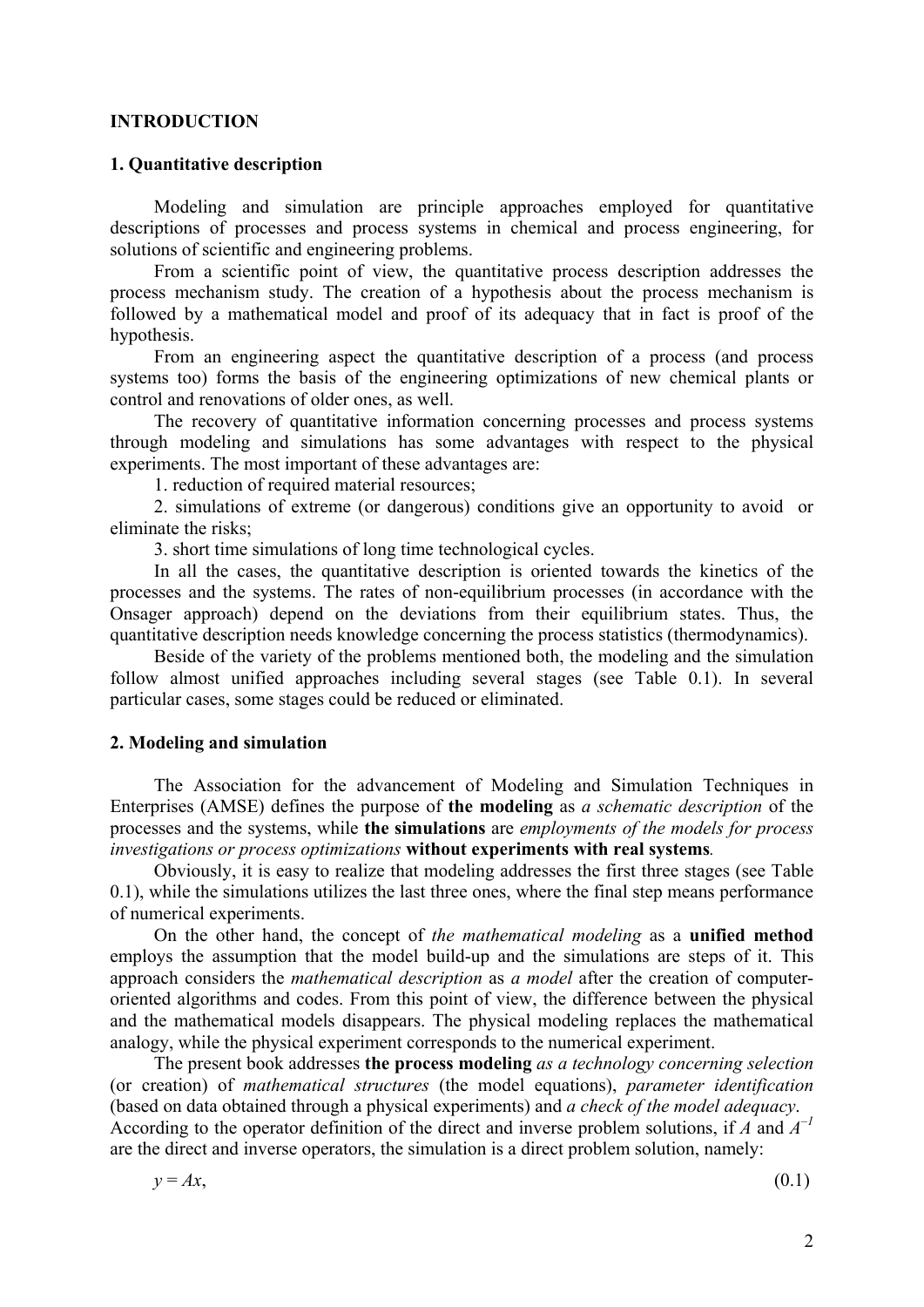| Table 0.1. Modeling and simulation stages. |  |
|--------------------------------------------|--|
|--------------------------------------------|--|

| Quantitative description      |                                                                                                  |
|-------------------------------|--------------------------------------------------------------------------------------------------|
| M<br>$\Omega$                 | Determination of mathematical description structure.                                             |
| D<br>E<br>L                   | Identification of parameter estimates in mathematical description<br>using physical experiments. |
| Ι<br>N<br>G                   | Verification of parameters statistical significance and model<br>adequacy.                       |
| S<br>M                        | Creating of algorithm for model equations solution.                                              |
| U<br>L<br>$\mathsf{A}$        | Computer realization of solution algorithm.                                                      |
| T<br>I<br>$\overline{O}$<br>N | Quantitative description obtaining by means of computing<br>(mathematical) experiments.          |

This implies, obtaining the target (object) function  $y$  of the real process (the big apparatus on the book cover) if the model parameters values *x* are known. Obviously the direct problem solution has an experimental equivalent (the target function is possible to be obtained experimentally).

The modeling is an inverse problem solution. i.e.:

 $x = A^{-1}v_{e}$  $y_e$ , (0.2)

and addresses obtaining the model parameters value *x* of the modeled process (the small apparatus on the book cover). The latter implies that the experimental values of the target function  $y_e$  are known; in this case finding the inverse problem solution is possible by means of calculation only.

# **3. Chemical engineering and chemical technology**

Employment of modeling and simulation during the quantitative description of processes and systems needs of clear determinations of the **Chemical Engineering** and the **Chemical Technology** problems.

**Chemical Engineering** is a branch of the chemical sciences concerning implementation the physical chemistry processes at industrial scale in chemical plants. The chemical engineering employs modeling or simulation of processes at issue as principle tool based on an amalgam of fundamentals of chemistry, physics and mathematics. The main target of these investigations is the quantitative descriptions of the process mechanisms and kinetics upon industrial conditions. These descriptions are the first steps of the consequent optimal process design, process control and plant renovations.

The industrial implementation of the physical chemistry processes considers purely chemical and physical phenomena whose performance is affected mainly by the scale of the contacting devices used.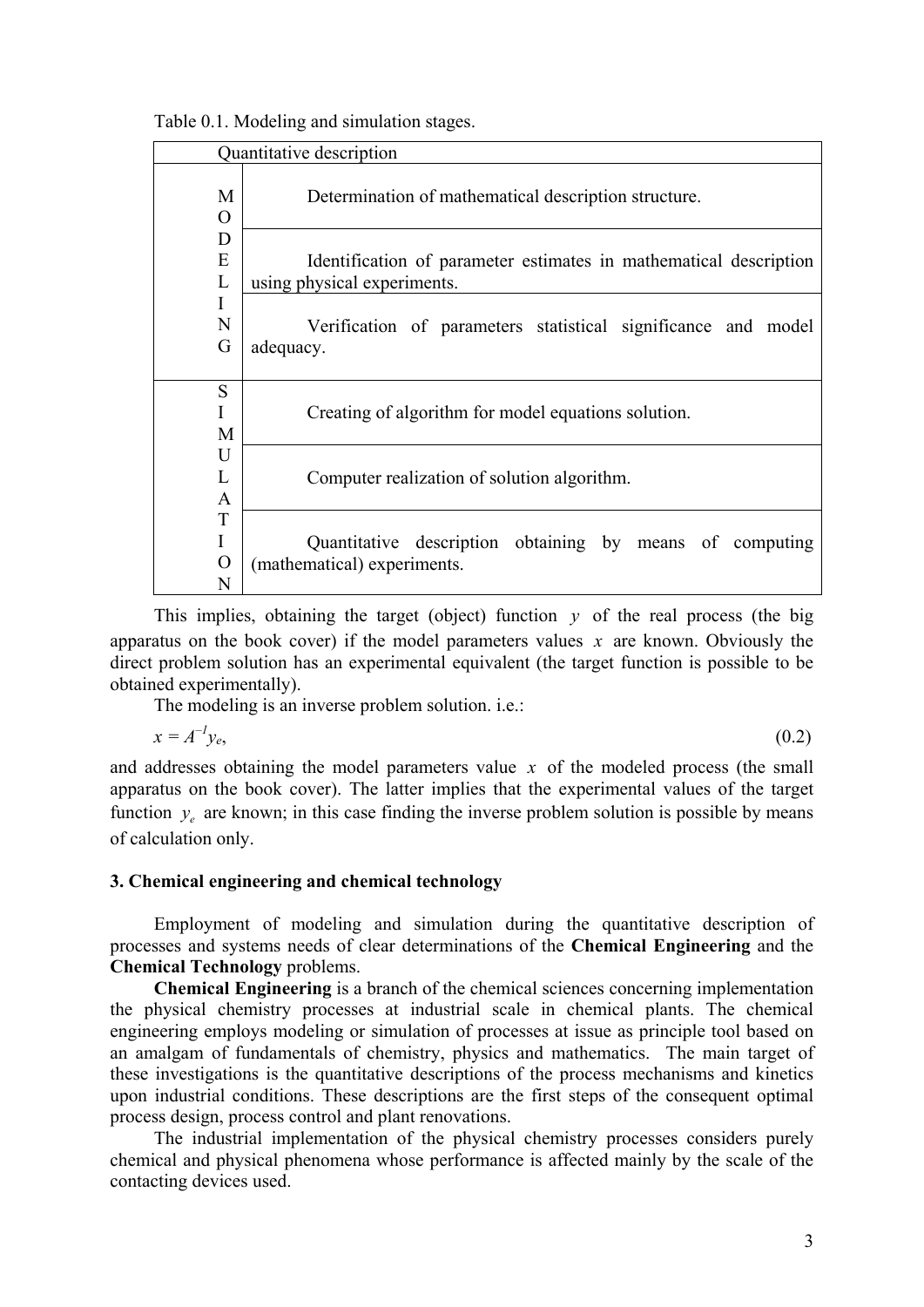**Chemical Technology** is a science oriented to the creation of technological schemes including consequences of processes. The flowsheet synthesis provides all the relationships between the processes at the flowsheet sub-levels that needs a systematic approach to be employed. In this context, *the objects of investigations* of the chemical technology are *the technological systems*. The analyses of such systems with the methods of the *system techniques* are in the domain of the **Process System Engineering**. Such an approach is not trivial and it is based on some common suggestions, among them:

Separate chemical and physical (hydrodynamic, diffusion, thermal, adsorption, etc) processes of the chemical technologies are subjects of the **Chemistry** and the **Physics**. The simultaneous perform of these processes in industrial devices is the subject of the **Chemical Engineering**. In this context, the complex interrelated connections between processes of the technological systems are subjects of the **Chemical Technology**. It should note that the system synthesis and optimization are also branches of the Process System Engineering. These standpoints allow describing the chemical technology as a **Chemical Engineering System Technique** employing both the modeling and the simulations as working methods based on the developments of the **Chemical Engineering** and the **Applied Mathematics.**  The main goal of studies employing these methods is the quantitative descriptions of the systems and the consequent optimal design, control, and renovations, as well.

It should be noted that optimal reconstruction (retrofit) could be defined as a renovation from a more generalized point of view. Thus, the development of the system towards a better and more efficient (economically) state with respect to the existing situation is the main purpose of the renovation.

### **4. Theoretical problems and methods**

The chemical engineering processes are combinations of basic processes (hydrodynamic, diffusion, thermal, chemical, etc) that occur simultaneously (or consequently) upon imposed conditions by the complex geometry of the industrial contactors. The ordered consequence of separate stages (elementary processes) is the mechanism of the chemical engineering process. From this point of view, the structure of the mathematical description of the process depends on the mathematical description of the elementary processes involved and the interrelations between them. Therefore, the creation of the mathematical description of the elementary processes involved is the first step towards the modeling of the entire chemical engineering process.

The analysis of the separate stages of the modeled process (see Table 0.1) shows that the main step is the creation of the mathematical structures of the model utilizing sub-models of elementary process and the interrelation mechanisms. Obviously, these structures (submodels) depend on the knowledge available about the process mechanisms.

A very important stage of model development is the parameter identification (based on experimental data) through inverse problem solutions. The main difficulties are related to the inverse problem incorrectness.

The *mathematical structures* developed (structures with identified parameters) *become models* after the evaluation of both, the *parameter significance* and the *model adequacy*.

The model created (before the simulations) can be used for a qualitative analysis of the relation between the process mechanism (and kinetics) and the model parameters values. This allows defining some levels of a hierarchical modeling as well as the scale-up effects of the processes. All these steps permit to facilitate the consequent simulation and *very often, they are required preliminary steps*.

The modeling and simulation of both the processes and the systems are related to many calculation problems. Moreover, there are various approaches of the optimal design, control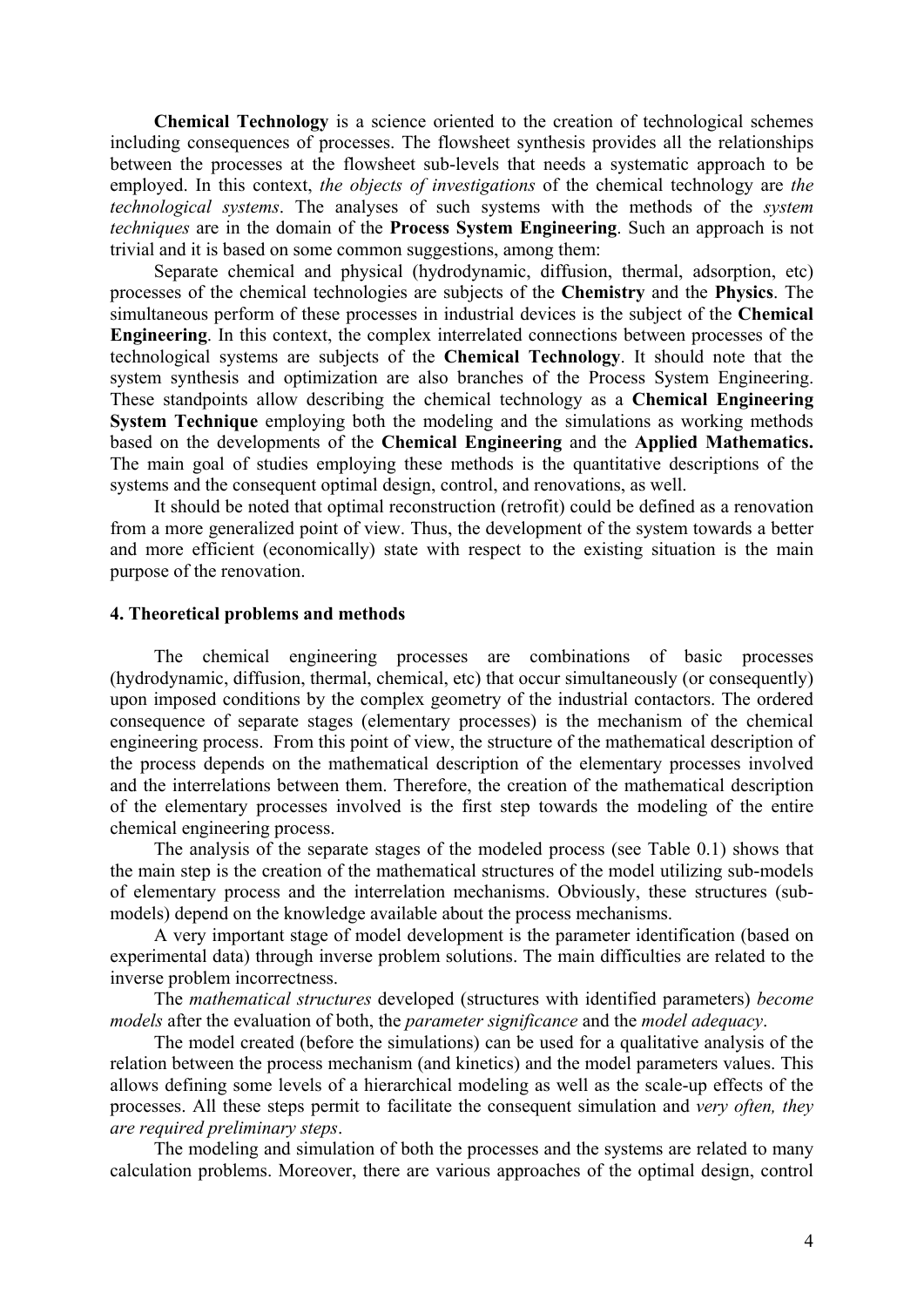and renovations.

A large part of the calculation problems are related to the differential equations solutions. Different analytical (s*imilarity variables method, Green's functions, Laplace transforms, Sturm-Liouville problem, eigenvalue problem, perturbation method*) and numerical (*finite difference method, finite element method, iterative solution methods*) methods is necessary to be used.

The calculation problems of the model parameters identification need sets, metric spaces, functionals, variational and iterative methods, as well as different methods for functions minimization to be used.

The modeling and simulation of chemical plant systems deal with quite specific calculation problems that should be solved by the help of graphs, matrixes, non-linear, integer and heuristic programming, etc.

### **5. Physical fundamentals of the theoretical chemical engineering**

The theoretical chemical engineering uses physical approximations of the mechanics of continua. Simply, this implies that the material point of the medium corresponds to a volume sufficiently small with respect to the entire volume upon consideration but at the same time sufficiently large with respect to the intermolecular distances of the medium. The modeling in the chemical engineering utilizes mathematical structures (descriptions) provided by the mechanics of the continua.

The principal problem in the theoretical chemical engineering is the necessity of full adequacy mathematical operators in the mathematical models to the physical effects described. This is very important in the theoretical and diffusion type of models and the mass transfer theory is very important example of such problems.

The theoretical analyses employing similarity theory models demonstrate that if the mathematical methods are very simple the formalistic use of the theory could result in wrong results. This note addresses, for example, incorrect formulation of similarity conditions, independent and dependent dimensionless parameters, etc. Physical ideas form the basis of the similarity theory and its mathematical methods. In this context, the correct physical approach might help the use of the similarity theory as a powerful method of quantitative investigations because the correct understanding of the process physics of primary importance.

### **Part 1. MODEL CONSTRUCTION PROBLEMS**

## **Chapter 1. SIMPLE PROCESSES MODELS**

The simple processes in the chemical engineering concern hydrodynamic, diffusion, heat conduction, adsorption and the chemical ones. These are typical non-equilibrium processes and the relevant mathematical descriptions concern quantitatively their kinetics. This gives ground to utilize the laws of the irreversible thermodynamics as mathematical structures building the models of the simple processes [1].

The quantitative description of the irreversible processes depends on the level of detailed processes description. From such point of view, could be defined three basic levels of descriptions – *thermodynamic*, *hydrodynamic* and *Boltzmann levels*. These different levels of process description form a natural hierarchy. Thus, going-up from a level to level the description becomes richer, i.e. more detailed. This approach allows the kinetic parameters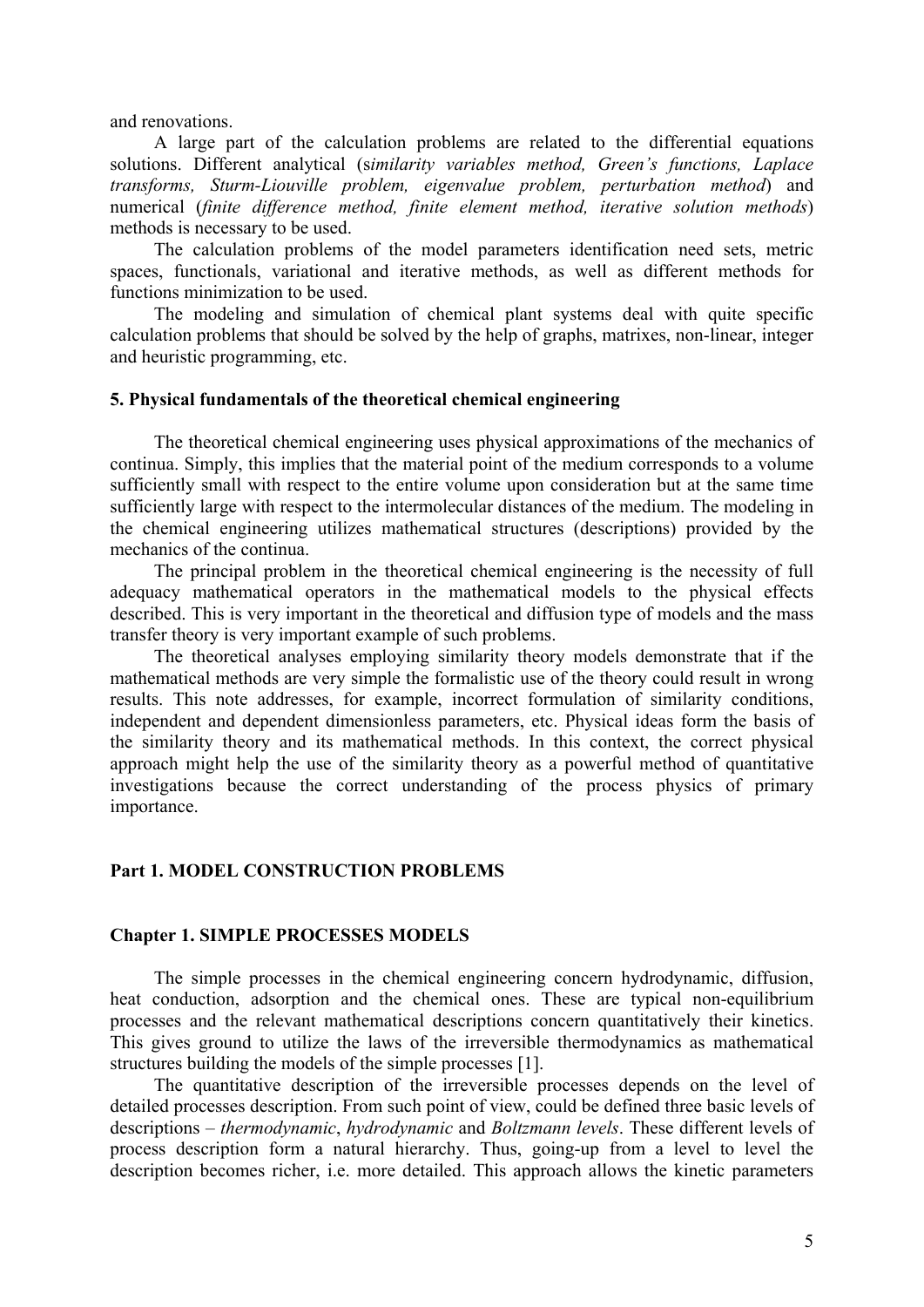defined at the lower level to be described through relevant kinetic parameters at the upper level.

The thermodynamic level utilizes quantitative descriptions through *extensive variables* (internal energy, volume and mass). If there is a distributed space, the volume must be presented as a set of unit cells, where the variables are the same but different in different cells.

The hydrodynamics is the next level, where a new extensive variable participates in the processes. This variable is the momentum. Therefore, the hydrodynamic level of description could be considered as a generalization of the lower thermodynamic level. Here, the extensive variables (taking into account their distribution in the space) are mass density, momentum and energy. In the isolated systems, they are conserved and the conservation laws of mass, momentum and energy are used.

The Boltzmann level is the next upper level of description that concerns only the mass density as a function of the molecules' distribution in the space and their momenta.

The hydrodynamic level is a wide applicable in the mechanics of continua. Here, the *material point* corresponds to a sufficiently volume of the medium that is simultaneously *sufficiently small* with respect to the entire volume upon consideration and at the same time *sufficiently large* with respect to the intermolecular distances of the medium.

Modeling in the chemical engineering utilizes *mathematical structures* (descriptions) provided by the mechanics of the continua. The principle reason for this is the fact that these structures sufficiently well describe the phenomena in details. Moreover, they employ physically well-defined models with low number of experimentally defined parameters.

### &1.1. Mechanics of continuous media

*Scalar and vector fields. Stress tensor and tensor field.* 

The simple chemical engineering processes in liquids and gases are macroscopic type and must be considered in the continuum approximation [2], i.e. the size of such elementary volume of liquid (gas) is sufficiently large with respect to the intermolecular distances (the elementary volume consists of many molecules).

The simple processes of continua are related to variations of basic physical quantities such as *density* (*ρ*), *velocity* (*u*), *pressure* (*p*), *concentration* (*c*) and *temperature* (*t*):

 $\rho = \rho(x, y, z, \tau)$ ,  $u = u(x, y, z, \tau)$ ,  $p = p(x, y, z, \tau)$ ,  $c = c(x, y, z, \tau)$ ,  $t = t(x, y, z, \tau)$ , where x, y and *z* are Cartesian co-ordinates and  $\tau$  is the time. The quantities  $\rho$ ,  $p$ ,  $c$  and  $t$  are *scalars*, while velocity  $\boldsymbol{u}$  is a *vector*. The scalars are determined by numbers, while the vector - by a number and a direction (in mathematics two or more arranged numbers define a vector). The main quantity in hydrodynamics is the stress tensor (nine numbers as a square matrix). That is why the theory of the s*calar, vector and tensor fields* is presented.

#### &1.2. Hydrodynamic processes

*Basic equations. Cylindrical co-ordinates. Boundary conditions. Laminar boundary layer. Two phase boundary layers. Particular processes. Generalized variables. Basic parameters. Rheology. Turbulence.* 

The base of the hydrodynamic processes models is the Newton law, i.e. the product of the mass per unit volume (*density*) (*ρ*) and its *acceleration* (*a*) equals the sum of both the surface  $(P)$  and the volume  $(K)$  forces acting on it:

$$
\rho \, a = K + P \tag{1}
$$

Here *a* is the *substantial* acceleration, i.e., the velocity change with respect to the *space coordinates* and the *time*.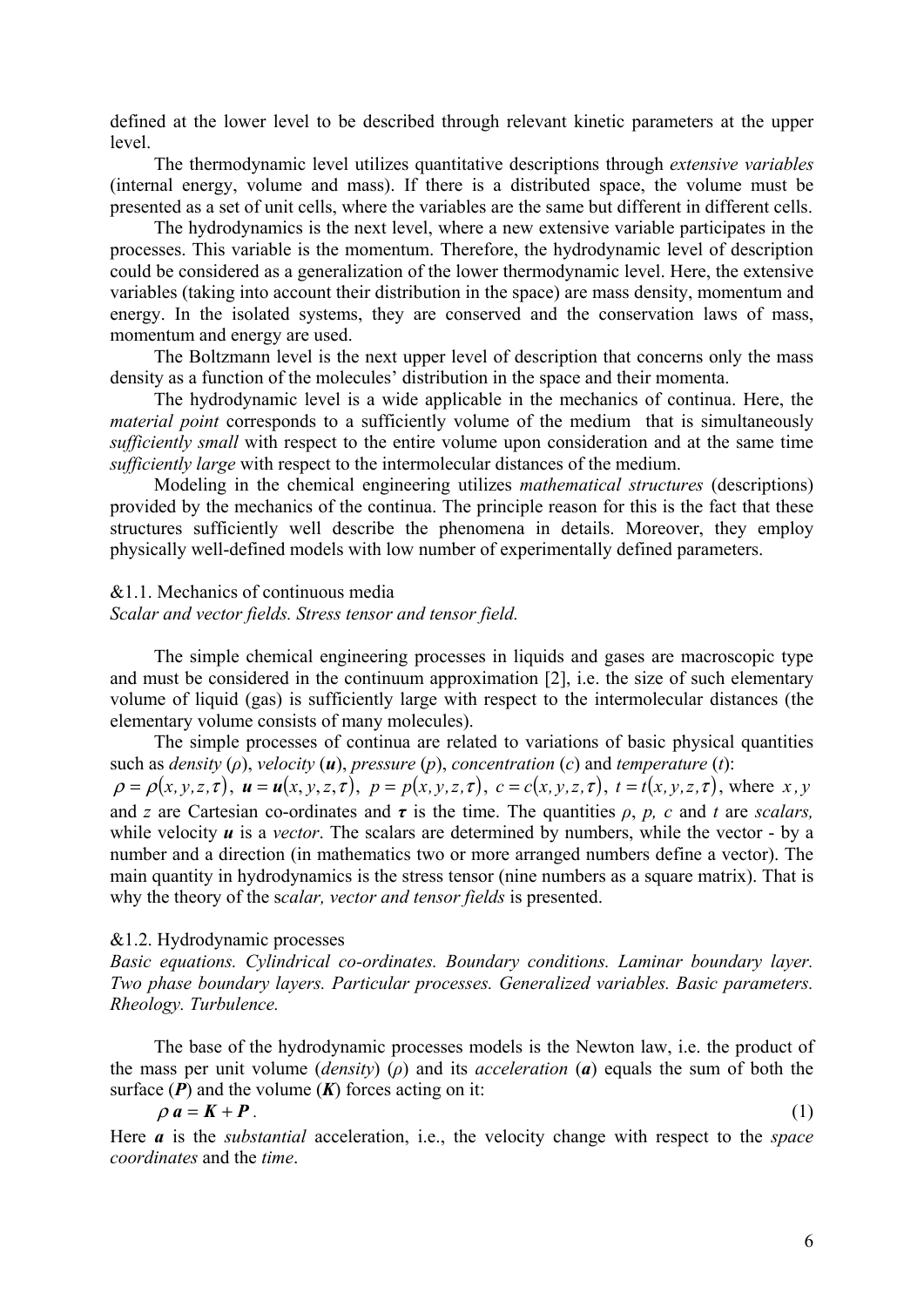The volumetric (mass) forces are an effect of the influence of *external* forces on the volume (mass) of the medium considered. The latter means that acting on a mass of the particular volume they are produced by external physical fields such as the gravitational force (the body force of gravity), electrical forces (Coulomb forces between charged bodies), centrifugal forces, and buoyant forces.

In the dynamics of continua, the volume forces are usually expressed through the density of their distribution (*k*) or, in other words, through the force per unit mass:

$$
\delta K = \rho k (\delta v), \tag{2}
$$

where ( $\delta v$ ) is a sufficiently small volume. If ( $\Delta v$ ) contains the material point  $M(x,y,z)$ , the unit vector *k* is defined as

$$
k = \lim_{\Delta m \to 0} \frac{\Delta K}{\Delta m} = \frac{1}{\rho} \lim_{\Delta \nu \to 0} \frac{\Delta K}{\Delta \nu},
$$
\n(3)

where  $\Delta m$  is the mass of the volume  $\Delta v$ . When *K* is the gravitational force, the density *k* is the gravity acceleration *g*.

The surface forces differ principally from the body forces. They also act on a particular volume of the medium, but *are not proportional* to its mass. They are *internally* determined forces, i.e., they represent *the reaction of the medium* against the application of the external (to the volume) forces. Thus, they represent the *stressed state* of the medium.

The surface forces **P** are described by the *stress vector p*:

$$
\delta P = p \, ds \,,\tag{4}
$$

where *ds* is an *infinitely small* surface area. If  $\Delta s$  contains point  $M(x, y, z)$ , the definition of *p* is

$$
p = \lim_{\Delta s \to 0} \frac{\Delta P}{\Delta s},\tag{5}
$$

where  $\Delta s$  is a small surface area and contains point *M*. In the above equations, **p** is the force acting on a *unit surface* of a plane containing point  $M(x, y, z)$  and characterized by its *normal vector n*, i.e., *p* depends on the normal vector components.

For many gases and liquids, there are linear relationships (*experimentally derived laws*) between the stresses and the shear rates (the deformation rate). The using of this Stokes postulation permit to present the components of the stress tensor through the velocity components in (1) and the projections of this vector equation along the coordinate axes gives the so-called Navier-Stokes equations.

The cases, which are strayed from the Stokes postulation, are presented in the *Rheology and Turbulence.* 

The velocity distribution near interphase surfaces for high values of Reynolds numbers are presented in the *laminar boundary layer approximations.* 

#### & 1.3. Mass and heat transfer processes

*Basic equations. Boundary conditions. Transfer processes rate. Diffusion boundary layer. Turbulent diffusion. Turbulent mass transfer.* 

Mass transfer processes models are mass transport of component with a local concentration *c* with a non-uniform distribution over the flowing fluid. They present the mass balance in the elementary volume  $\delta v$ . If the surface  $\delta s$  encloses the volume  $\delta v$ , the mass transfer across this surface will be a result of the molecular diffusion (chaotic motion of the non-uniform distributed molecules) and convection (arranged motion of these molecules with the flow).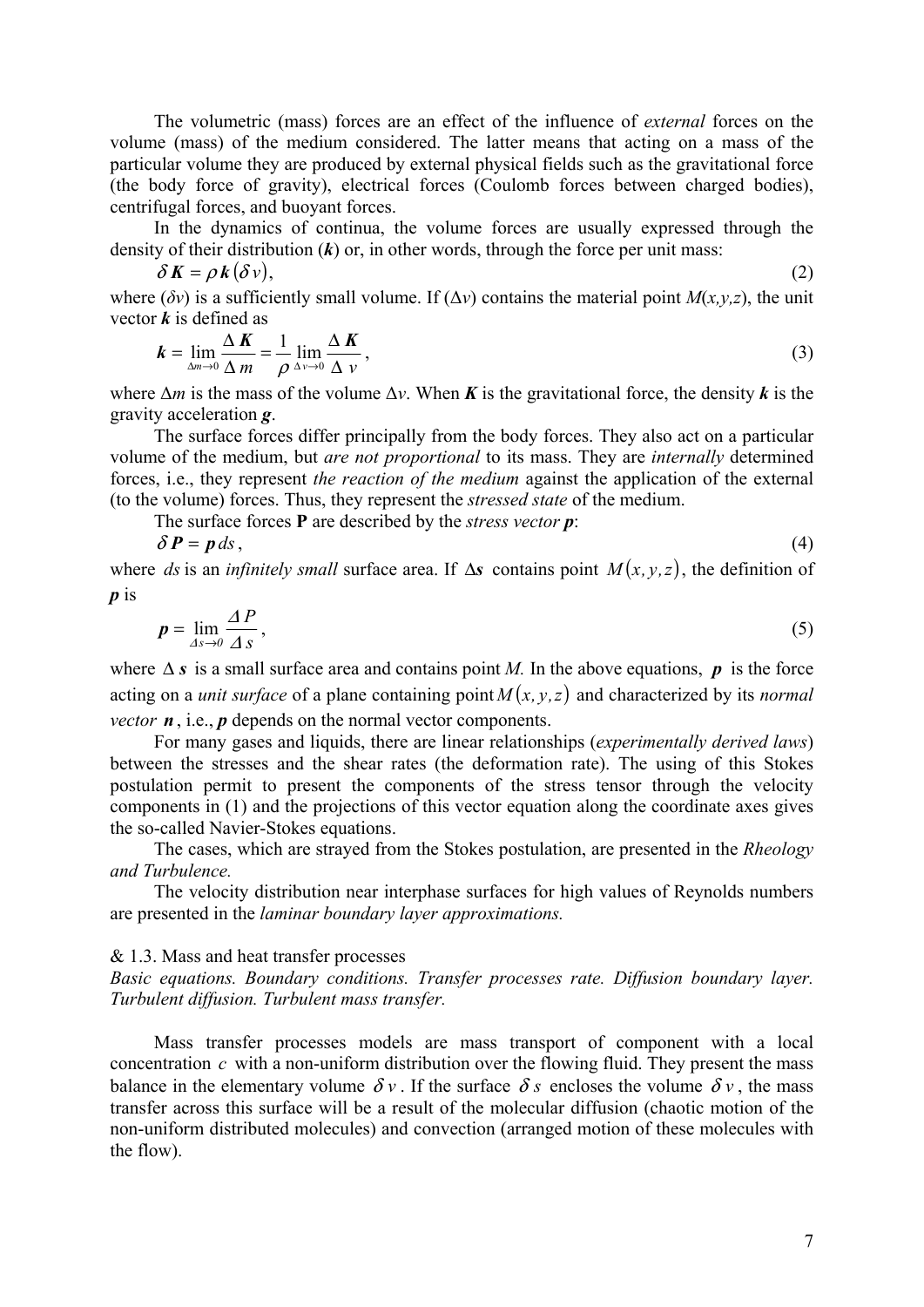The convective mass of the elementary volume  $\rho$  by the mass  $(\rho c)$  of the component *with a non-uniform concentration distribution c* leads to

$$
\frac{\partial}{\partial t}(\rho c) + \text{div}(\rho c \mathbf{u}) = 0 \tag{6}
$$

Because of the concentration distribution non-uniformity, the density of the diffusion mass flux across surface  $\delta s$  is

$$
\boldsymbol{q}_c = -D\operatorname{grad}(\rho c) = -D\,\nabla(\rho c),\tag{7}
$$

where the linearity of (7) follows from Onsanger's linear principle for small  $\nabla (\rho c)$  and *D* is the *diffusivity* (molecular diffusion coefficient). Equation (7) is Fick's first law, and for small concentrations *D =* const.

The diffusion mass flux (7) takes part in the mass balance in the elementary volume  $\delta v$ as  $div\boldsymbol{q}_c$ :

$$
\frac{\partial}{\partial t}(\rho c) + \text{div}(\rho c \mathbf{u}) + \text{div} \mathbf{q}_c = 0. \tag{8}
$$

The combination of (6) and (7) gives the *convection–diffusion equation*:

$$
\frac{\partial}{\partial t}(\rho c) + \text{div}(\rho c \mathbf{u}) = \text{div}[D \nabla(\rho c)].
$$
\n(9)

A similar result could be obtained for the heat transfer if in the mass conservation law (6) we replace the mass  $(\rho c)$  with the heat, i.e., internal energy  $(\rho \varepsilon)$  of the mass, where

$$
\varepsilon = c_p T + \varepsilon_0 \,. \tag{10}
$$

In (10)  $c_n$  is the specific heat of the substance at pressure p, T is the absolute temperature, and  $\varepsilon_0$  is a nonessential constant.

By analogy to the mass transfer, the heat transfer is a result of conduction and convection. In chemical engineering processes, radiation heat-transfer effects are not so big because these effects are the result of high temperature.

In many cases, the relation between the conductive (molecular) heat flux  $q<sub>T</sub>$  and the temperature gradient is linear (the first Fourier law):

$$
\boldsymbol{q}_T = -\lambda \operatorname{grad} T = -\lambda \nabla T,\tag{11}
$$

where  $\lambda$  is thermal conductivity.

The convective heat transfer in moving fluids with variable temperature can be obtained from (1.3.2) by replacing the mass concentration with the internal energy concentration:

$$
\frac{\partial}{\partial t}(\rho \varepsilon) + \text{div}(\rho \varepsilon \mathbf{u}) = 0 \tag{12}
$$

The conductive heat transfer may supplement the convective one and the convection– conduction equation has the form:

$$
\frac{\partial}{\partial t}(\rho \varepsilon) + \text{div}(\rho \varepsilon \mathbf{u}) + \text{div}\mathbf{q}_T = 0. \tag{13}
$$

If  $\rho$ ,  $c_p$ , and  $\lambda$  are constants, from (11) and (12) it follows that

$$
\frac{\partial T}{\partial t} + div(\boldsymbol{u}T) = a\nabla^2 T, \qquad a = \frac{\lambda}{\rho c_p},
$$
\n(14)

where *a* is the thermal diffusivity.

The concentration distribution near interphase surfaces for high values of Peclet numbers are presented in the *diffusion boundary layer approximations.* The *turbulent diffusion* and the *turbulent mass transfer* are presented, too.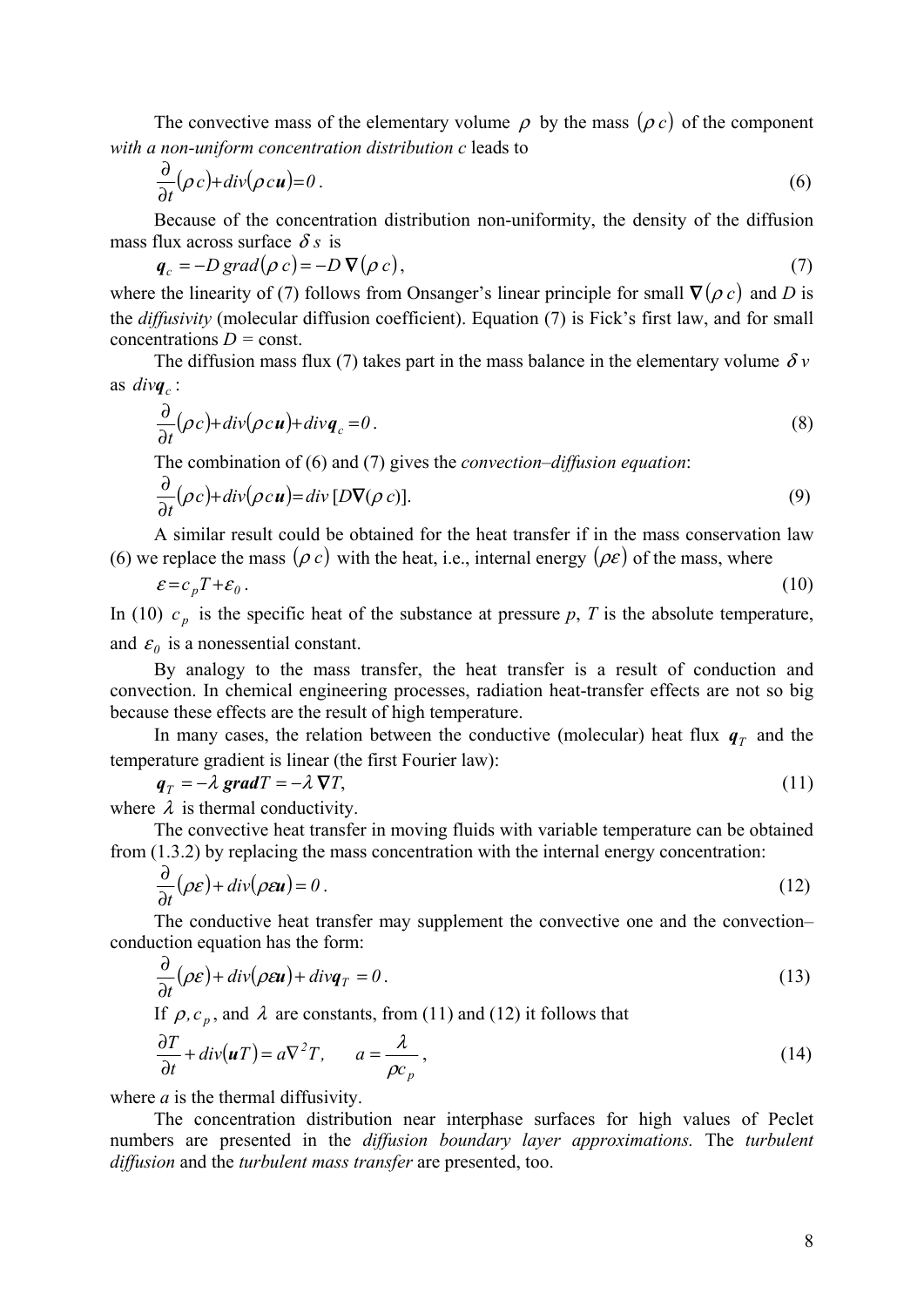### &1.4. Chemical processes and adsorption

*Stoichiometry. Mechanism and reaction route. Kinetics of simple chemical reactions. Kinetics of complex reactions. Adsorption processes. Physical adsorption. Chemical adsorption. Heterogeneous reactions.* 

The main problem in modeling chemical processes is the determination of the kinetic model for simple chemical processes, which is further used in the model description of complex reactions and processes. Since hydrodynamic, diffusion, and heat processes are associated with chemical reactions, it can be done in two different ways:

1. The rate of the complex process determines the rate of the chemical process, accounting for the hydrodynamics and mass transfer effects.

2. The rate of mass transfer, accounting for chemical reaction effects, is considered.

Chemical reactions can be realized in the phase volume or at the boundary of two phases. In the first case, they are called "homogeneous" and their rate is determined by the amount of substance reacted in a unit volume for a unit time. In the second case, they are heterogeneous ones and the rate is determined by the amount of substance reacted on a unit surface for a unit time.

### &1.5. Examples

*Dissolution of solid particle. Particle radius is constant. Particle radius decreases. Contemporary approach of turbulence modeling.* 

The examples are based on author's papers.

## **Chapter 2. COMPLEX PROCESSES MODELS**

Chemical engineering processes are aggregates of simple chemical and physical processes having mathematical descriptions based on fundamental chemical and physical laws. Establishment of a mathematical model of a certain complex process needs information about the interactions between the simple processes involved. The latter simply means that such complex mechanisms have to permit mathematical descriptions consisting of mathematical operators corresponding to the physical and chemical effects contributing to the processes. In accordance with this standpoint, the basic *theoretical models* of mass transfer, for instance, contain equations of hydrodynamics, convection-diffusion, and chemical reactions.

In many cases, the model construction becomes more complicated owing to the complex hydrodynamic situation (turbulence, fluid motion as drops, bubbles, or through a bed of particles, etc.). Using physical analogies (e.g., between turbulent and molecular diffusion) or average velocity and concentration models, one can solve the modeling problems.

Otherwise, if there is a lack of information about the process mechanism, then *similarity theory models can be employed.* In cases when the information about the process mechanism is completely missing, *regression models* allow one to create functional relationships.

### & 2.1. Mechanism and mathematical description

*Mechanism of physical absorption. Mathematical description. Generalized variables and characteristic scales. Dimensionless parameters and process mechanism. Boundary conditions and mechanism. Kinetics and mechanism.* 

The significance of the models for science and practice is mainly related to their exactness, which in general addresses the correspondence between the separate mathematical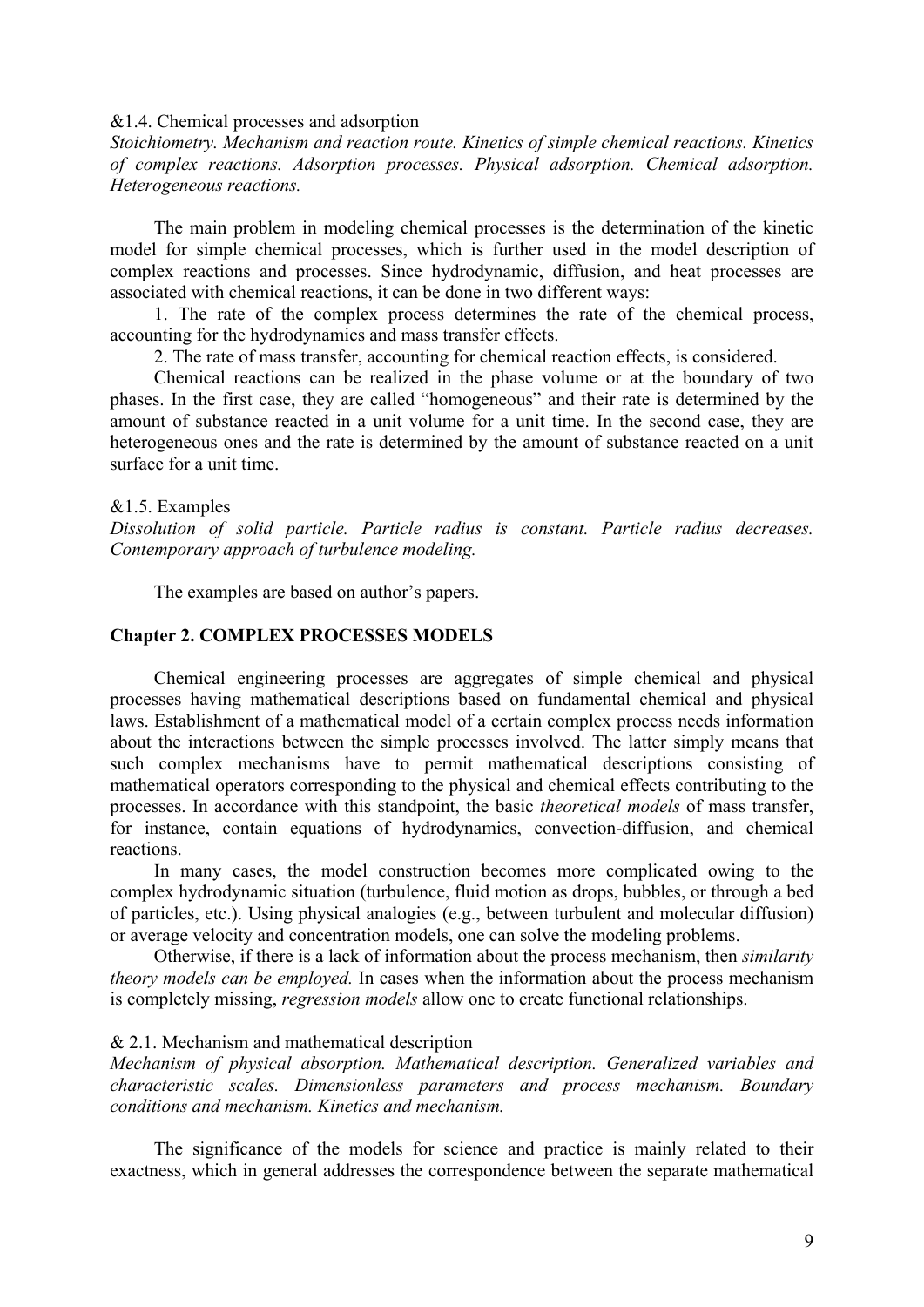operators in the model and the physical and the chemical effects in the process. That is why the principal step in the process of model building is the correct theoretical analysis of the process mechanism being considered. This is exemplified by model building concerning a physical absorption process.

The mathematical description of the absorption process contains many parameters, but their number can be reduced if dimensionless parameters are used. Suitable use of these parameters permits to make a qualitative (generalized) analysis of the proposed process mechanism concerning order of magnitude analysis of separate parameters and relevant physical effects. For this purpose, dimensionless (generalized) variables are introduced using characteristic (inherent) scales of the process. These scales have to be selected in a manner allowing the dimensionless (generalized) variables to be of the order of magnitude of unity. Consequently, the order of magnitude of the separate terms in the model equations (separate physical effects) will be equal to the order of magnitude of their dimensionless parameters. On this base is analyzed the relations between d*imensionless parameters and process mechanism, boundary conditions and mechanism, chemical kinetics and mechanism.* 

### & 2.2. Theoretical models. Mass transfer in film flows

*Film with free interface. Effect of chemical reaction. Effect of gas motion. Absorption ofslightly soluble gas. Absorption of highly soluble gas.*

Many processes in chemical engineering are carried out in gas (vapor)-liquid film flows. In such flows, the effects of different volume (velocity distributions, chemical reactions) and interface (gas motion, surfactants, capillary waves) effects on the mass transfer in liquid film flows [2,3] have to taken into account in presented theoretical analysis.

The kinetics of gas a*bsorption of slightly soluble and highly soluble gases is analyzed.*

### & 2.3. Diffusion type models

*Mass transfer with chemical reaction. Interphase mass transfer. Average concentration models. Airlift reactor.* 

The analysis of the theoretical models indicates that the main difficulties are related to the hydrodynamic equations of the models. The first problem results from the nonlinearity of the equations, whereas the second one originates from the very complicated or unidentified shape of the interface separating the phases. The first problem can be avoided with the help of advanced numerical codes. The second one is a common problem in columnar devices for performing chemical reactions in gas-liquid and liquid-liquid systems such as airlifts and bubble columns. In all these cases, the formulation of the boundary conditions at the interphase surface is practically impossible and as a result, the velocity distribution in these devices cannot be obtained. The solution of this problem in model theories (the *film theory* of Nernst, Langmuir, Lewis and Whitman; Higbie's *penetration theory*; *surface renewal theory of* Kishinevsky and Danckwerts) results in large discrepancies between the theoretical predictions and the performance of the real processes. A way to overcome these difficulties and to develop solutions of existing problems is the use of diffusion-type models.

Diffusion type models for m*ass transfer with chemical reaction and interphase mass transfer are presented. On this base are obtained average concentration models, which are used for modeling of an airlift reactor.* 

### & 2.4. Similarity theory models

*Absorption in packed bed column. Generalized (dimensionless) variables. Generalized individual case and similarity. Mathematical structure of the models. Dimension analysis.*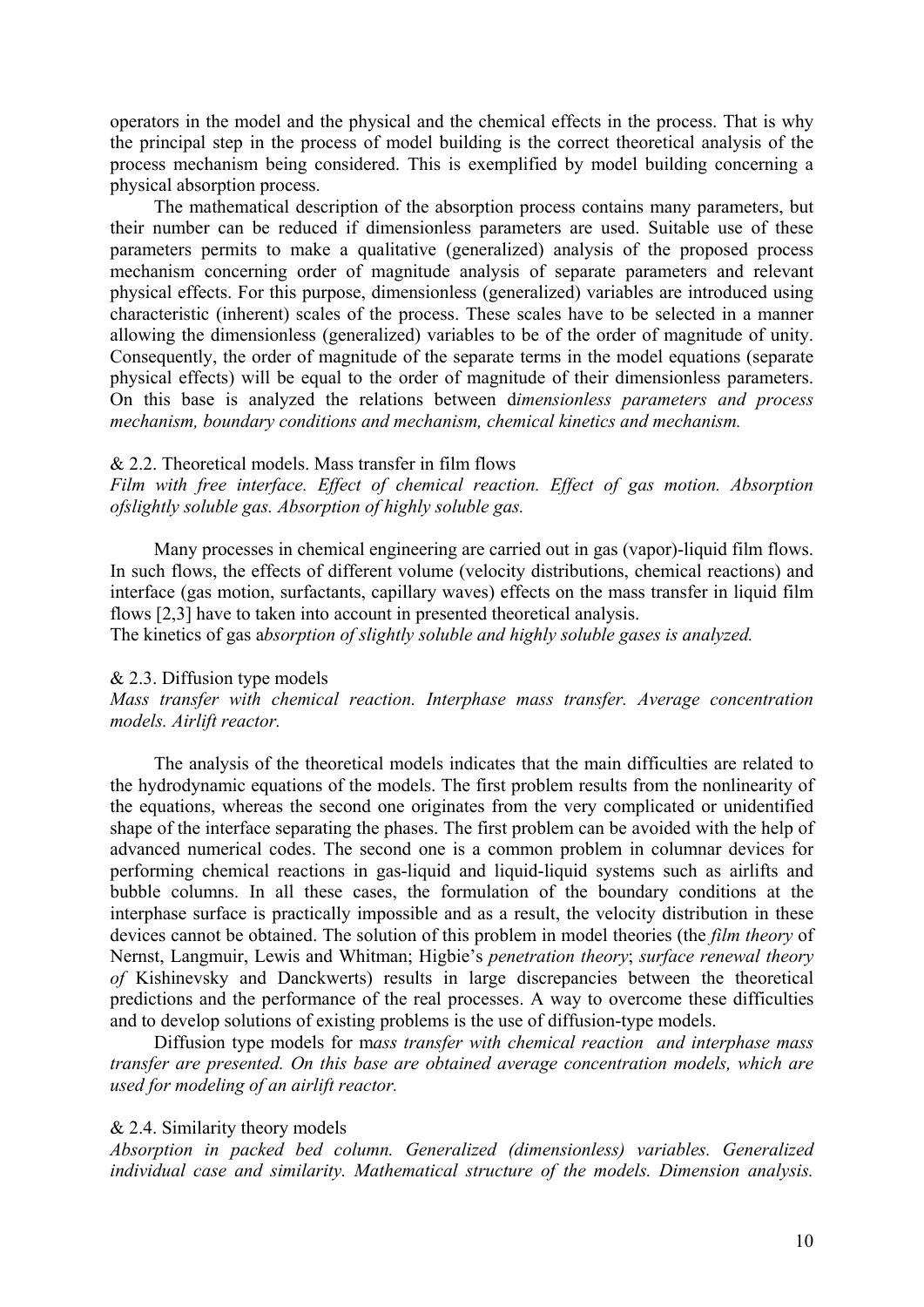#### *Some errors in criteria models.*

The similarity theory model is used for modeling of an *absorption packed bed column. The use of generalized (dimensionless) variables* permits to formulate *the similarity of the processes in the generalized individual case. Mathematical structure* of the similarity theory models is obtained*.* Some shortcomings of the *dimension analysis* and *criteria models* are shown.

### & 2.5. Regression models

*Regression equations. Parameter identification. Least square method.* 

In the cases of absence of information of the process mechanism, the regression models are used. The main problem of regression models is parameter identification (estimation). The l*east square method* is used for solution of this problem*.*

## & 2.6. Examples

*Effect of surfactants. Effect of interface waves. Photobioreactor model.* 

The examples are based on author's papers.

### **Chapter 3. MASS TRANSFER THEORIES**

& 3.1. Linear mass transfer theory

*Model theories. Boundary layer theory. Two phases boundary layers.* 

Two-dimensional mass transfer problem of the linear mass transfer theory within an area with dimensions L and h is Here,  $y = 0$  is the surface (interphase surface), through which the mass transfer towards another phase (solid, liquid, and gas) takes place:

$$
u\frac{\partial c}{\partial x} + v\frac{\partial c}{\partial y} = D\left(\frac{\partial^2 c}{\partial x^2} + \frac{\partial^2 c}{\partial y^2}\right),
$$
  
\n
$$
x = 0, y > 0, c = c_0, x = L, 0 \le y < h, c = c^*,
$$
  
\n
$$
y = 0, \quad 0 \le x < L, \quad c = c^*, \quad y = h, \quad c = c_0.
$$
\n(15)

Here,  $y = 0$  is the surface (interphase surface), through which the mass transfer towards another phase (solid, liquid, and gas) takes place. From (15) the mass transfer rate (J) can be defined through the mass transfer coefficient (k) and the local mass flux (*i*):

$$
J = k(c^* - c_0) = \frac{h}{L} \int_0^L i \, dx, \quad i = -D \left( \frac{\partial c}{\partial y} \right)_{y=0}.
$$
 (16)

This leads to the definition of the Sherwood number:

$$
Sh = \frac{kL}{D} = -\frac{1}{c^* - c_0} \int_0^L \left(\frac{\partial c}{\partial y}\right)_{y=0} dx
$$
 (17)

The principal problem in linear mass transfer theory is the determination of the velocity field since the Navier–Stokes equations are strongly nonlinear.

In the m*odel theories*, this problem is passed over. In the *film theory* (Nernst, Langmuir, Lewis, and Whitman) the velocity is equal to zero. Higbie's *penetration theory* use constant value of the velocity

In the *boundary layer theory* the linear mass transfer theory problem have the form: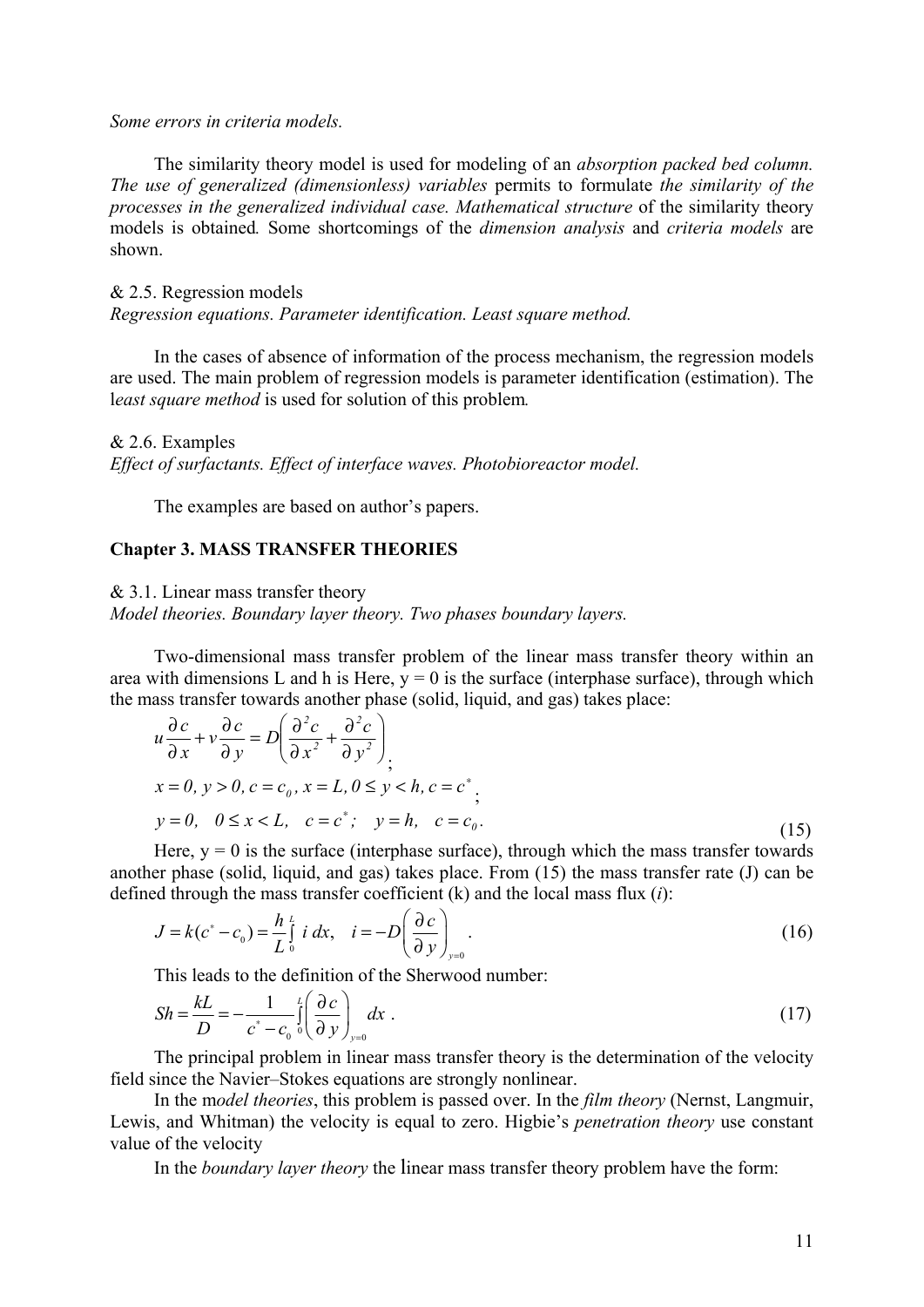$$
u\frac{\partial u}{\partial x} + v\frac{\partial u}{\partial y} = v\frac{\partial^2 u}{\partial y^2}, \quad \frac{\partial u}{\partial x} + \frac{\partial v}{\partial y} = 0, \quad u\frac{\partial c}{\partial x} + v\frac{\partial c}{\partial y} = D\frac{\partial^2 c}{\partial y^2};
$$
  
\n
$$
x = 0, \quad u = u_0, \quad c = c_0; \quad y = 0, \quad u = 0, \quad v = 0, \quad c = c^*; \quad y \to \infty, \quad u = u_0, \quad c = c_0. (18)
$$

For solution of (18) similarity variables are used.

#### $& 3.2$  Mass transfer in countercurrent flows

*Velocity distribution. Concentration distribution. Comparison between co-current and countercurrent flows.* 

The theoretical analysis of the countercurrent flow shows, that it is a non-classical problem of mathematical physics, i.e. the parabolic boundary value problem with changing direction of time. It is shown that this non-classical problem can be described as consisting of several classical sub-problems. For solution the similarity variables method is used.

### & 3.3. Non-linear mass transfer

*Influence of the intensive mass transfer on the hydrodynamics. Boundary conditions of the non-linear mass transfer problem. Non-linear mass transfer in the boundary layer. Two phase systems. Non-linear mass transfer and Marangoni effect.* 

The theoretical analysis of linear mass transfer shows that such a process exists when the equation of convection-diffusion  $(3.1.4)$  is linear, i.e., the velocity  $(u, v)$  and the diffusivity (*D*) are independent of the concentration (*c*) of the transferred substance. These conditions are valid in systems where the mass transfer does not affect the hydrodynamics and the mass flux is related linearly to the concentration gradient. The linear mass transfer theory, built with these assumptions, has two main outcomes: (*1*) *the mass transfer coefficient is independent of the concentration and (2) the mass transfer rate is unaffected by the direction of interphase mass transfer.*

Any deviations in experiments apart from these two principal theoretical outcomes indicate that nonlinear effects are taking place. The latter are mainly due to secondary flows caused by high mass transfer rates or concentration effects on transport coefficients such as viscosity and diffusivity. The secondary flows can be caused by a concentration gradient (nonlinear mass transfer), a surface tension gradient (Marangoni effect), a density gradient (natural convection), or a pressure gradient (Stefan flow). Under such conditions, the effect of concentration on both the velocity field and the convection-diffusion equation becomes nonlinear. The secondary flows may affect the mass transfer rate through changes in the velocity field, i.e., the result is a changed ratio of the convective and the diffusive transfer in the convection-diffusion equation. The effect may increase many times when the system becomes unstable as a result of secondary flows and attains a new hierarchical state of selforganization (recall, the systems are dissipative structures).

Theoretical analysis of the *influence of the intensive mass transfer on the hydrodynamics* permit to solve the *non-linear mass transfer problem in the boundary layer approximation* in one and two phase systems*.* A comparison analysis of the *non-linear mass transfer and Marangoni effect* is presented.

### & 3.4. Examples

*Heat transfer in the conditions of non*-*linear mass transfer. Multicomponent mass transfer. Concentration effects. Influence of the high concentration on the mass transfer rate. Nonlinear mass transfer in countercurrent flows.*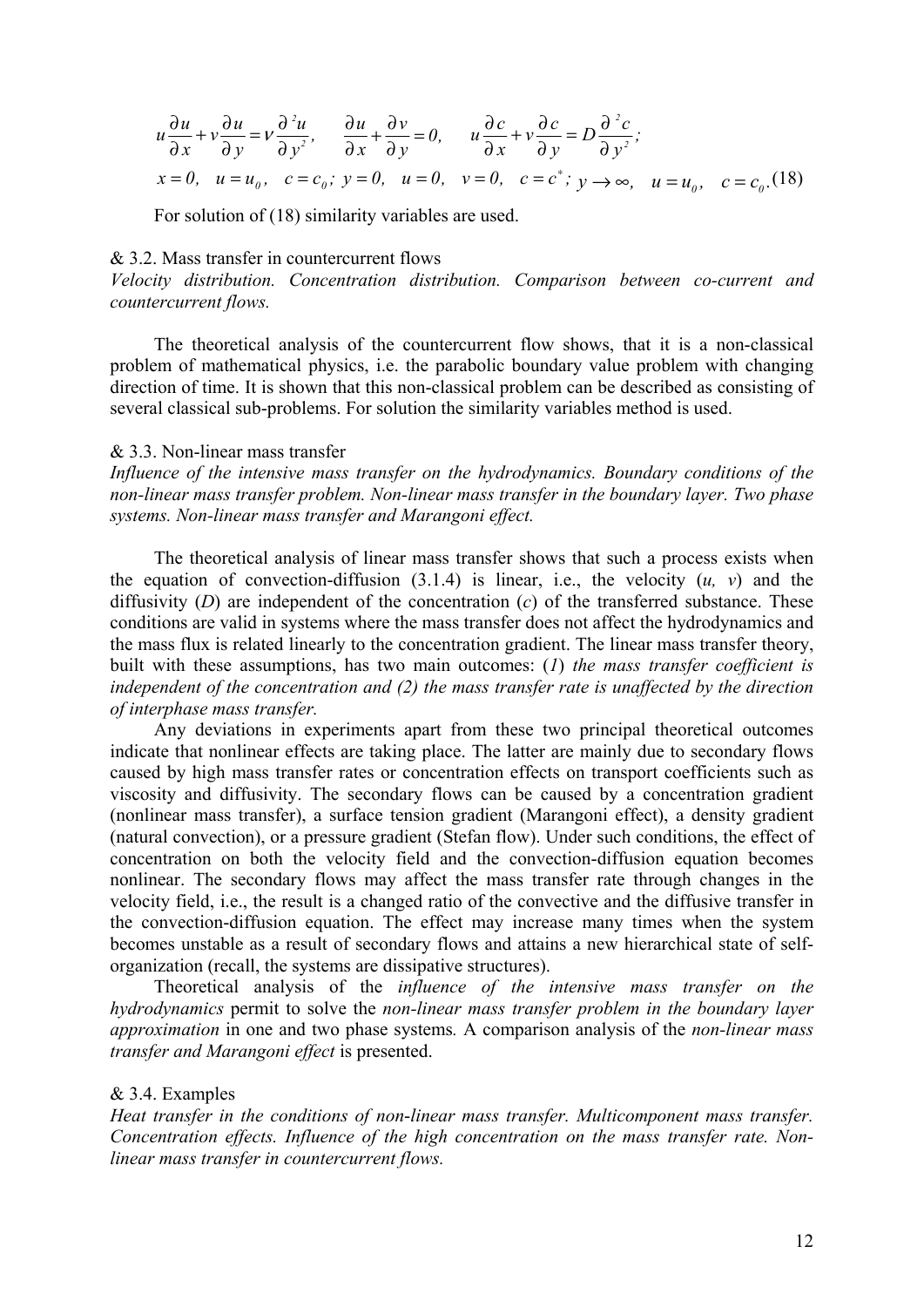The examples are based on author's papers.

# **Part 2. THEORETICAL ANALYSIS OF MODELS**

## **Chapter 4. QUALITATIVE ANALYSIS**

### & 4.1. Generalized analysis

*Generalized variables. Mass transfer with chemical reaction. Non-stationary processes. Steady-state processes. Effect of the chemical reaction rate.* 

The generalized analysis uses generalized (dimensionless) variables, where the characteristic scales are equal to maximum (or average) variables values. As a result dimensionless terms (generalized variables and differential operators) have orders of magnitude of unity, *O*(1).

Each term in a generalized (dimensionless) variables model represents a physical effect and the order of magnitude of this effect is equal to the parameter value (dimensionless prefactor) in this term. If there is no prefactor, which is actually equal to 1, then the order of magnitude of the entire term is  $O(1)$ . If the model equation contains dimensionless parameters greater than 1, this equation must be divided by the parameter with maximum value. As a result, all effects in the complicated process are of three types: *main effects* (the terms do not contain dimensionless parameters), *small effects* (the parameter values are in the range  $[10^{-2}]$ ,  $10^{-1}$ ]), and *negligible effects* (the parameter values are less, than  $10^{-2}$ ).

The generalized analysis is used for a qualitative analysis of *mass transfer with chemical reaction, non-stationary and steady-state processes, effect of the chemical reaction rate.* 

# & 4.2*.* Mechanism of gas-liquid chemical reactions

*Irreversible chemical reactions. Homogenous catalytic reactions. Reversible chemical reactions. Relationships between the chemical and physical equilibrium during absorption.* 

A theoretical analysis of chemical processes in gas–liquid systems, when chemical reactions take place in the liquid phase, is presented. The effects of the reaction kinetics in the liquid phase on both the mechanism and the rate of the mass transfer across the interphase surface is analyzed. The analysis is addressed to both the linear and non-linear reaction kinetics laws as well as *reversible* and *irreversible* chemical transformations. In all cases, *homogenous catalytic reactions* are considered. *Relationships between the chemical and physical equilibrium during absorption is obtained.* 

& 4.3. Comparative qualitative analysis for process mechanism identification *Comparison of the non-linear effects. Non-stationary absorption mechanism. Non-stationary evaporation kinetics.* 

The existence of experimental data on the process kinetics permits is to decipher the process mechanism. The solution of this problem is made difficult by the possibility of the existence of different physical effects and their combination in the process mechanism (e.g., different nonlinear effects). The comparative qualitative analysis permits us to reject the negligible effects. For example, in many cases there is a big difference between the experimental data and the predictions of the linear mass transfer theory because of nonlinear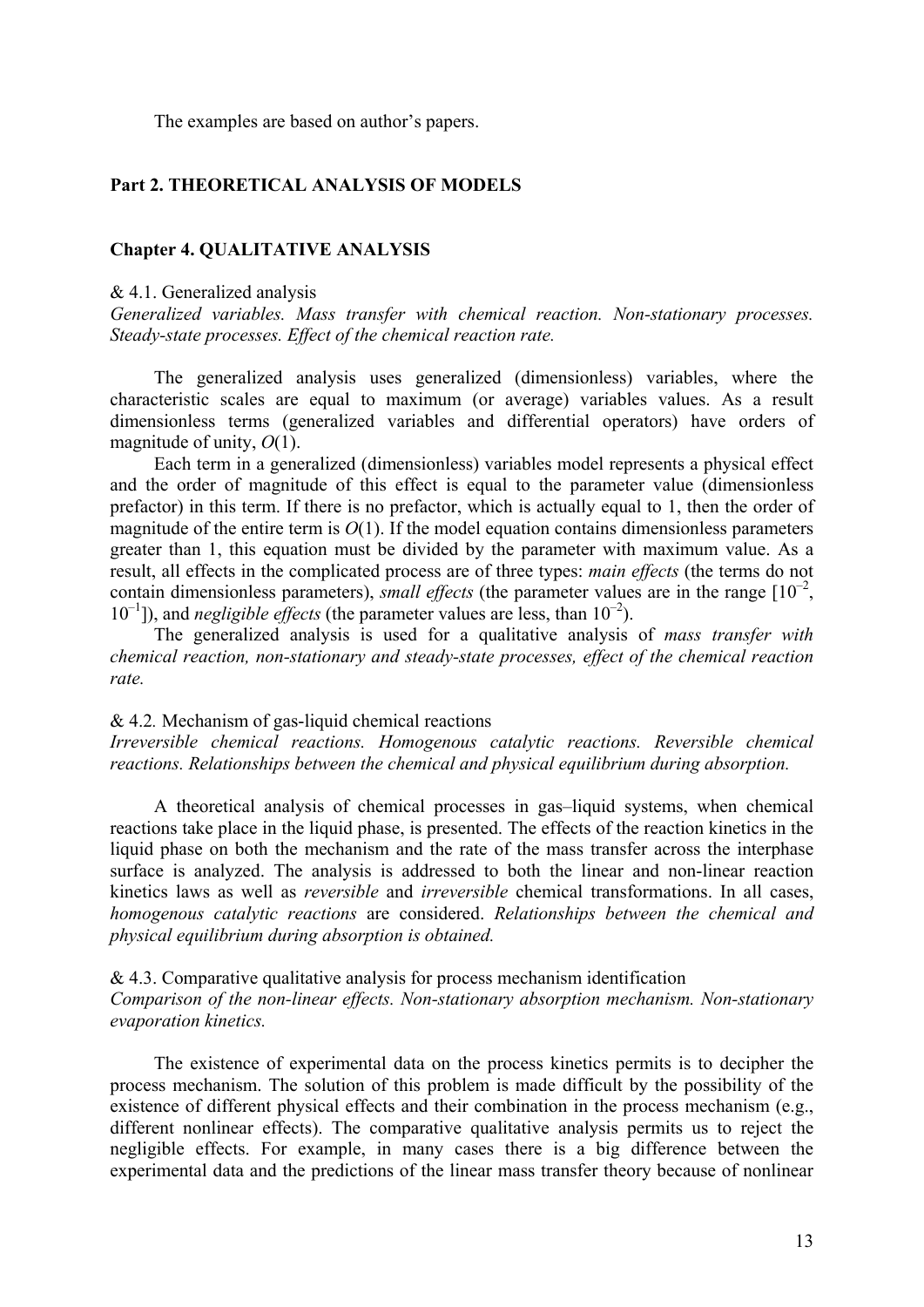effects. These effects are caused by secondary flows, where the velocity is a function of the concentration. The influence of the mass transfer on the hydrodynamics as a result of a big concentration gradient, a surface tension gradient (Marangoni effect), a pressure gradient (Stefan flow), or a vertical density gradient (natural convection), is analyzed.

The theoretical and experimental investigation of the mass transfer between two immovable phases in the case of absorption of pure gases in an immovable liquid shows that under these conditions three processes can take place: natural convection, nonlinear mass transfer, and the Marangoni effect. In these conditions, the Marangoni effect is negligible.

The non-stationary evaporation of a liquid with a moderate partial pressure (water, methanol, ethanol, and isopropyl alcohol) in an inert gas (nitrogen, argon, and helium) is investigated. Under such conditions, the non-stationary mass transfer of the liquid vapors in the gas phase limits the process rate.

### & 4.4. Examples

*Sulphuric acid alkylation process in a film flow reactor.* 

The examples are based on author's papers.

# **Chapter 5. QUANTITATIVE ANALYSIS**

#### & 5.1. Scale-up

*Similarity and scale-up. Scale effect. Diffusion model. Scale-up theory. Axial mixing. Evaluation of the scale effect. Hydrodynamic modeling.* 

The quantitative analysis of the models is the last step before using the models for modeling and simulation of the real processes. The quantitative results obtained from smallscale laboratory models must be "remade" for large-scale real process simulation. This "scaleup" from the models to the real processes is a very important stage in the modeling and simulation.

The scale-up problems related with incompatible similarity criteria and scale-up effect are analyzed. The methods of *evaluation of the scale effect* and *hydrodynamic modeling* are presented

### & 5.2. Average concentration model and scale-up

*Diffusion type of model. Influence of the velocity distribution radial non-uniformity on the process efficiency. Scale effect. Average concentration model. Scale effect modeling. Scale-up parameter identification.* 

The founded d*iffusion type of models* permit to obtain the *influence of the velocity distribution radial non-uniformity on the process efficiency in column apparatuses and scale effect.* The created average *concentration models* are a base for the *scale effect modeling* and *scale-up parameter identification.* 

### & 5.3. Statistical analysis

*Basic terms. Statistical treatment of experimental data. Estimates of the expectation and the dispersion. Tests of hypotheses. Dispersion analysis. Significance of parameter estimates and model adequacy. Model suitability. Adequacy of the theoretical models and model theories.* 

The presented statistical methods are used for statistical analysis of *parameter significance*, *model adequacy and model suitability* of different type of models.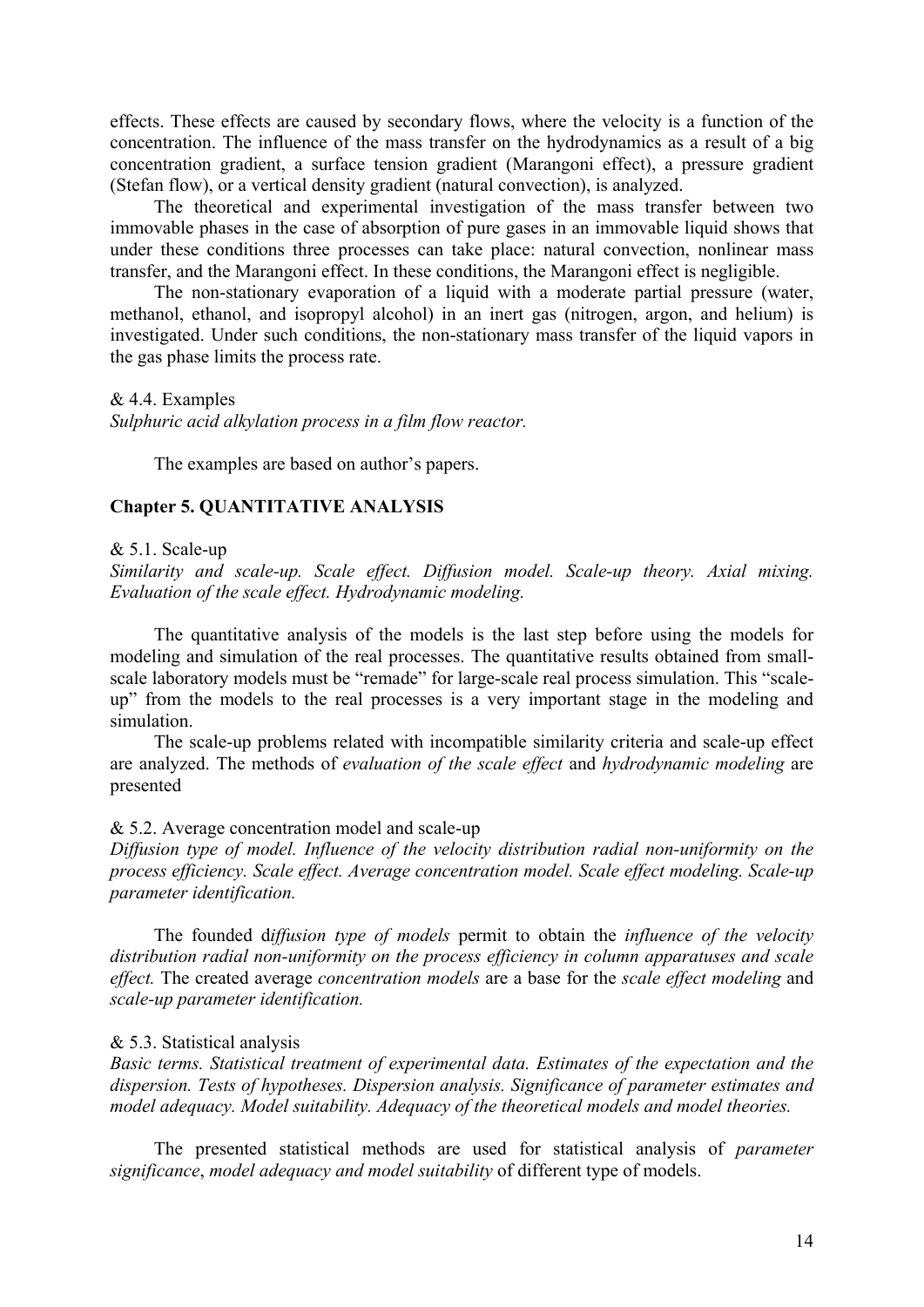& 5.4. Examples *Statistical analysis of diffusion type of models.* 

# **Chapter 6. STABILITY ANALYSIS**

& 6.1. Stability theory

*Evolution equations. Bifurcation theory. Eigenvalue problem.* 

The stability theory is presented on the base of the e*volution equations, bifurcation theory, and eigenvalue problems.* 

&6.2. Hydrodynamic stability

*Fundamental equations. Power theory. Linear theory. Stability, bifurcations and turbulence. Stability of parallel flows.* 

The hydrodynamic stability theory is presented in the cases of big (p*ower theory*) and small (l*inear theory*) perturbations*.* On this basis, the relation between s*tability, bifurcations and turbulence is shown.* The hydrodynamic stability of *parallel flows* is analyzed*.* 

& 6.3. Orr-Sommerfeld equation *Parallel flows. Almost parallel flows. Linear stability and non-linear mass transfer.* 

The Orr-Sommerfeld equation is used for stability analysis of p*arallel flows, almost parallel flows. A linear stability analysis in the cases of non-linear mass transfer is presented.* 

### & 6.4. Self-organizing dissipative structures

*Non-linear mass transfer in boundary layer. Gas absorption*. *Liquid evaporation.* 

In the cases of supercritical bifurcations ( $Re > Re<sub>cr</sub>$ ) the amplitudes of the small disturbances (perturbations) increase and reach a stable amplitude. As a result, the mass transfer in the flow is very intensive. These flow regimes are very useful because the energy dissipation is less than that in turbulent flow regimes.

The main problem of the theoretical analysis of self-organized structures is to obtain the amplitude of the disturbances. There are practically two approaches: to use experimental data and to use an additional theoretical condition. A method for *stability analysis of the nonlinear mass transfer processes,* using a balance between kinetic energies of the main flow and the disturbance, is proposed. Self-organizing dissipative structures in the cases of *gas absorption*  and *liquid evaporation* is investigated*.* 

& 6.5. Examples

*Gas-liquid system. Liquid-liquid system. Effect of concentration. Effect of temperature.* 

The examples are based on author's papers.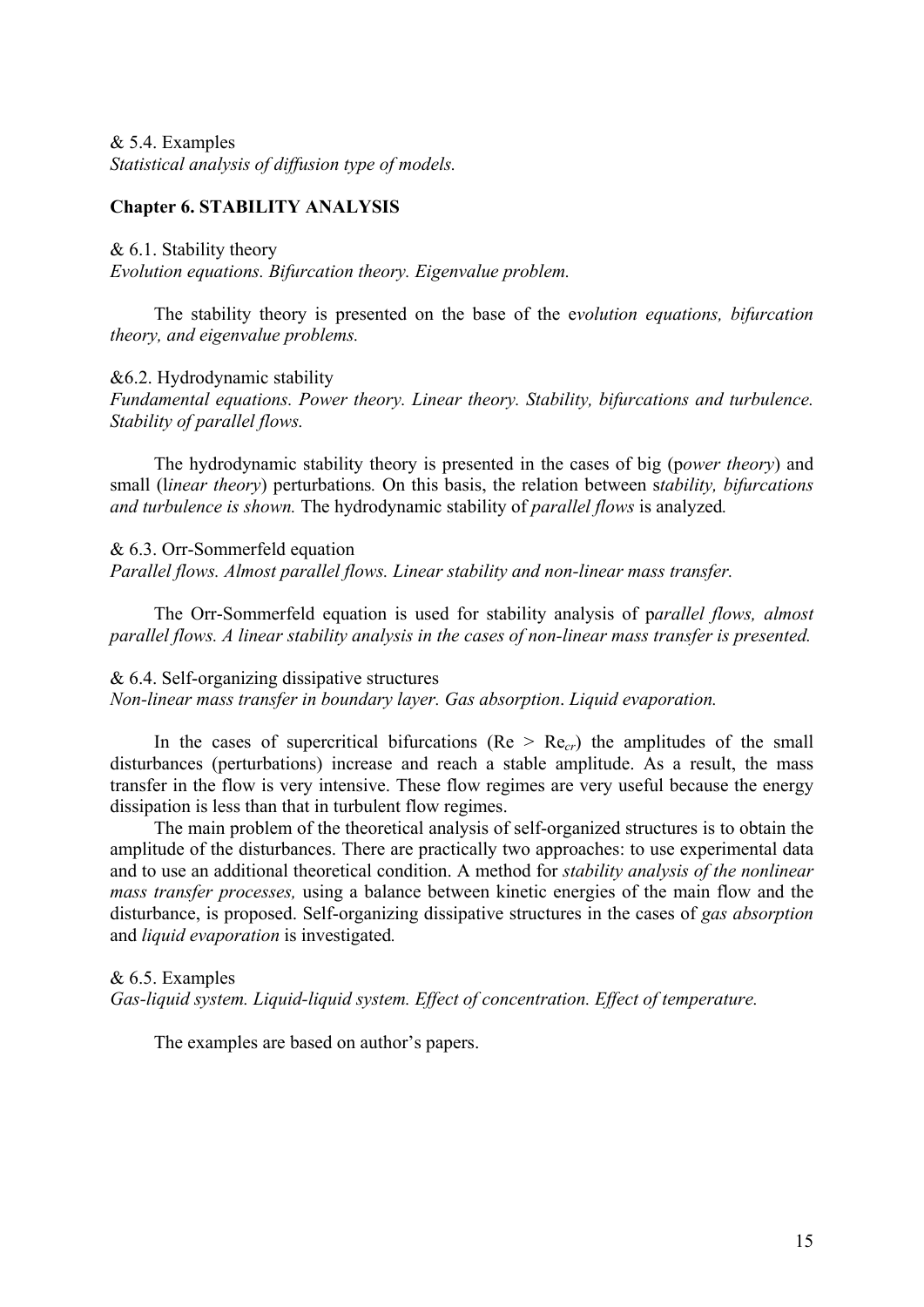# **Part 3. CALCULATION PROBLEMS**

# **Chapter 7. DIFFERENTIAL EQUATIONS SOLUTIONS**

& 7.1. Analytical methods

*Green's functions .Similarity variables method. Eigenvalue problem. Laplace transformation.* 

Analytical solutions of the parabolic partial differential equations in the general case, using *Green's functions, similarity variables method, Eigenvalue functions and Laplace transformation, are shown.* 

& 7.2. Perturbation methods

*Expansions with respect to parameter. Expansions with respect to coordinate. Non-uniform expansions* (*method of Poincaret-Lighthill-Ho*).

Some of the perturbation methods for solving of mass transfer problems are presented.

## 7.3. Numerical methods

*Finite differences method. Finite elements method.* 

The *finite differences* and *finite elements methods* are demonstrated as fundamental numerical methods.

& 7.4. Examples

*Green's functions application. Sturm-Liouville problem*.

Different analytical solutions are shown.

# **Chapter 8. PARAMETERS IDENTIFICATION (ESTIMATION)**

& 8.1. Inverse problems

*Direct and inverse problems. Types of inverse problems. Incorrectness of the inverse problems.* 

The inverse problem is the process of *parameter identification.* It allows to calculate the parameter values for known experimentally determined values of both the independent variables and the objective function. In contrast to the forward problems, the inverse problems can be solved through calculation only. Obviously, the inverse problem solution strongly depends on the mathematical structure of the model considered.

Most chemical engineering models (hydrodynamic equations, convection–diffusion equation, convection–conduction equation) are used in the boundary layer approximation, i.e., in the form of parabolic partial differential equations. A characteristic peculiarity of these equations is the presence of a small parameter (viscosity, diffusivity, conductivity) at the highest derivate. In these conditions the direct operator is fully continuous (fully bounded), whereas the corresponding inverse operator is not continuous and the *inverse problems is incorrect (ill-posed).* 

& 8.2. Sets and metric spaces

*Metrics. Linear spaces. Functional. Operator. Functional of the misfit. Some properties of the direct and inverse operators.*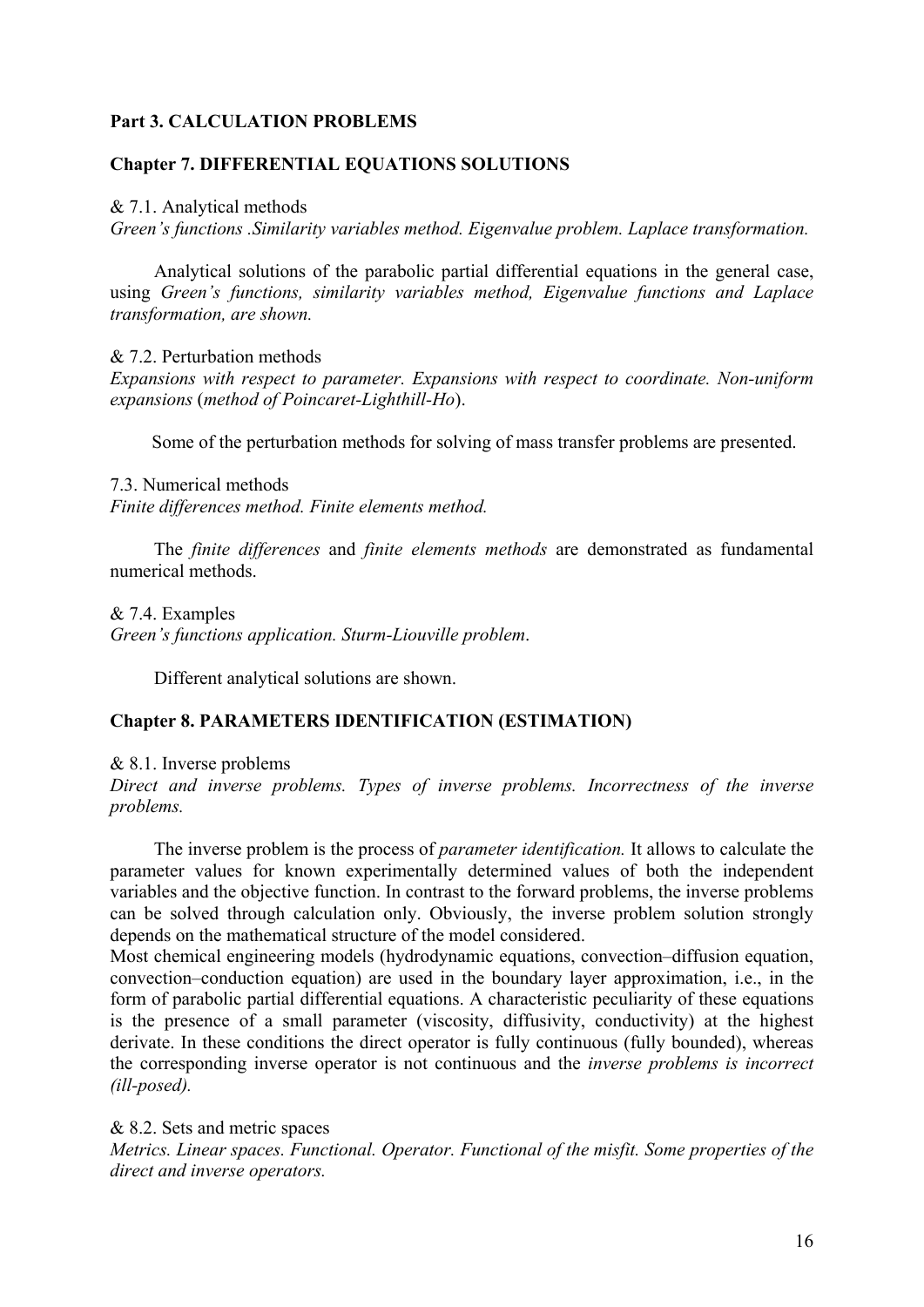The specific features of the inverse problems are relevant to the theory of functions and the functional analysis considered in & 8.2.

# & 8.3. Incorrectness of the inverse problems

*Correctness after Hadamard. Correctness after Tikhonov.* 

The mathematical analysis show, that the problems that are incorrect after Hadamard is possible to be solved through conditionally correct methods (correctness after Tikhonov).

& 8.4. Methods of solving of incorrect (ill-posed) problems

*Method of selections. Method of quasi-solutions. Method of the substitution of the equations. Method of the quasi-reverse.* 

# & 8.5. Methods for solving of essentially ill-posed problems

*Regularization operator. Variational approach. Stabilizing functional. Smoothing functional. Iterative approach. Gradient methods. Uniqueness of the solution. Approximate equations. Criteria for stopping the iterations.* 

## & 8.6. Parameter identification in different types of models

*Regression models. Selection methods. Variational regularization. Similarity theory models. Diffusion type of models. Determination of the heat conductivity coefficients in inverse heat transfer problem. Iterative algorithm. Theoretical models and model theories.* 

In & 8.4, & 8.5 and & 8.6 different methods are presented for solving *incorrect* and *essentially incorrect* problems and its applications for parameter identification in different types of models

# & 8.7. Least square function minimum

*Incorrectness of the inverse problem. Incorrectness of the least square function method. Regularization of the iterative method for parameters identification. Iteration step determination and iteration stop criterion. Iterative algorithm. Correct problem solution Effect of the regularization parameter. Incorrect problem solution. Essential incorrect problem solution. General case. Statistical analysis of model adequacy. Comparison between correct and incorrect problems.* 

*Incorrectness of the inverse problem* is possible to be illustrated using a simple oneparameter model:

$$
\varepsilon y'' + y' = 0; \qquad x = 0, \qquad y = 1; \qquad y' = b = \varepsilon^{-1}, \tag{19}
$$

where  $\varepsilon$  is small parameter at the highest derivate. The solution of (19) is

 $y = 1 - exp(-bx)$  , (20)

i.e., the dependence of *y* on  $\varepsilon$  (for big values of *b*) is similar to the cases of the diffusiontype models.

Figure 1 shows the relationship between the objective function *y* and the parameter *b* for a constant value of the independent variable  $x = x_0 = 5$ . Such a type of relationship is typical for a number of models of heat or mass transfer processes.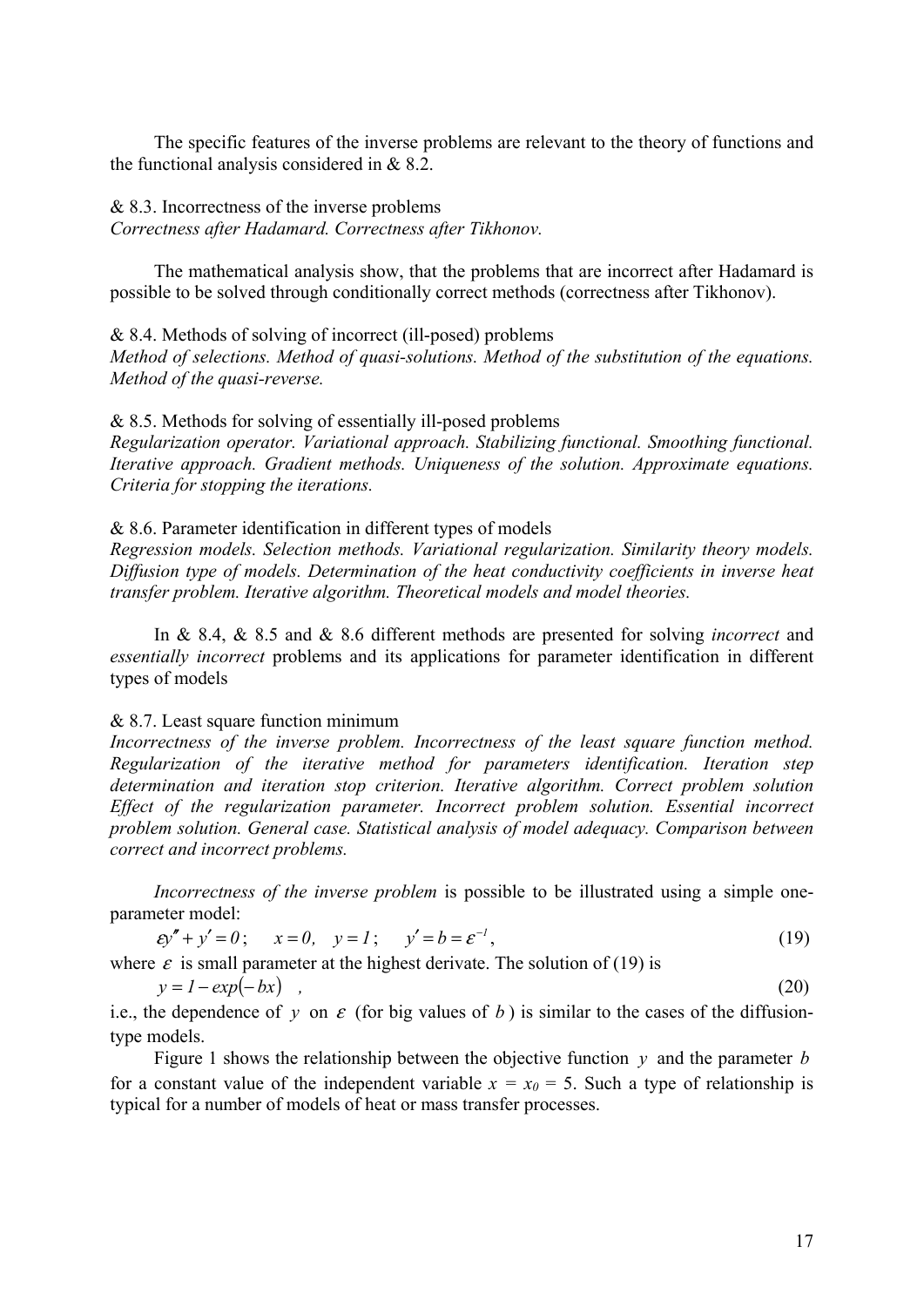



**Fig. 1** Objective function  $v$  for different values of the model parameter *b* at  $x = x_0 = const.$ 

**Fig. 2** Mathematical model and "experimental" data: *asterisks*  $\hat{y}_n^{(1)}$ , values of *y* with a maximum "experimental" error of  $\pm$ 5%; *circles*  $\hat{y}_n^{(2)}$ , values of *y* with a maximum "experimental" error of ±10%; *line*  $y = 1 - exp(-5x)$ 

The plot in Fig. 1 permits us to obtain the objective function  $y_0$  if the value of the parameter *b0* is known, which is a *direct problem solution*. However, an *inverse problem*  looks for the value of the parameter  $b_0$  if experimental values of the objective function  $y_0$  are known.

Consider  $\Delta y$  as the experimental error of the objective function. Fig. 1 shows that the error of the parameter identification depends on the magnitude of the objective function *y*. For small values of the objective function, there are small error  $\Delta b<sub>1</sub>$ , which shows the inverse identification problem is the *correct* one. However, if the objective function values are large, the corresponding values of  $\Delta b_2$  are large too and the inverse problem is *incorrect*. In cases of the parameter identification of the models describing elementary processes, extremely large objective function values are utilized and enormous errors  $\Delta b_3$  occur, which classify the inverse identification problem as *essentially incorrect*.

The results shown in Fig. 1 indicate that the incorrectness of the inverse problem is not a result of the size of the error of *y* and the cause is the parameter sensitivity with respect to the experimental errors of the objective function.

*8.8 Incorrectness of the Least Squares Function Method* Consider the two-parameter model *1 2*  $2(1)$ <br> *z y* = *0,*  $y = 1 - b_1$ ,  $y' = -b_1 b_2^2$ ,  $b_2 = \varepsilon^{-1}$ . The solution of (21) is

 $y = 1 - b$ ,  $exp(-b, x)$ , (22)

where  $\overline{b}_1 = 1$  and  $\overline{b}_2 = 5$  are the exact values of the parameter.

The parameter identification problem will be solved with help of artificial *experimental data* provided by a random number generator: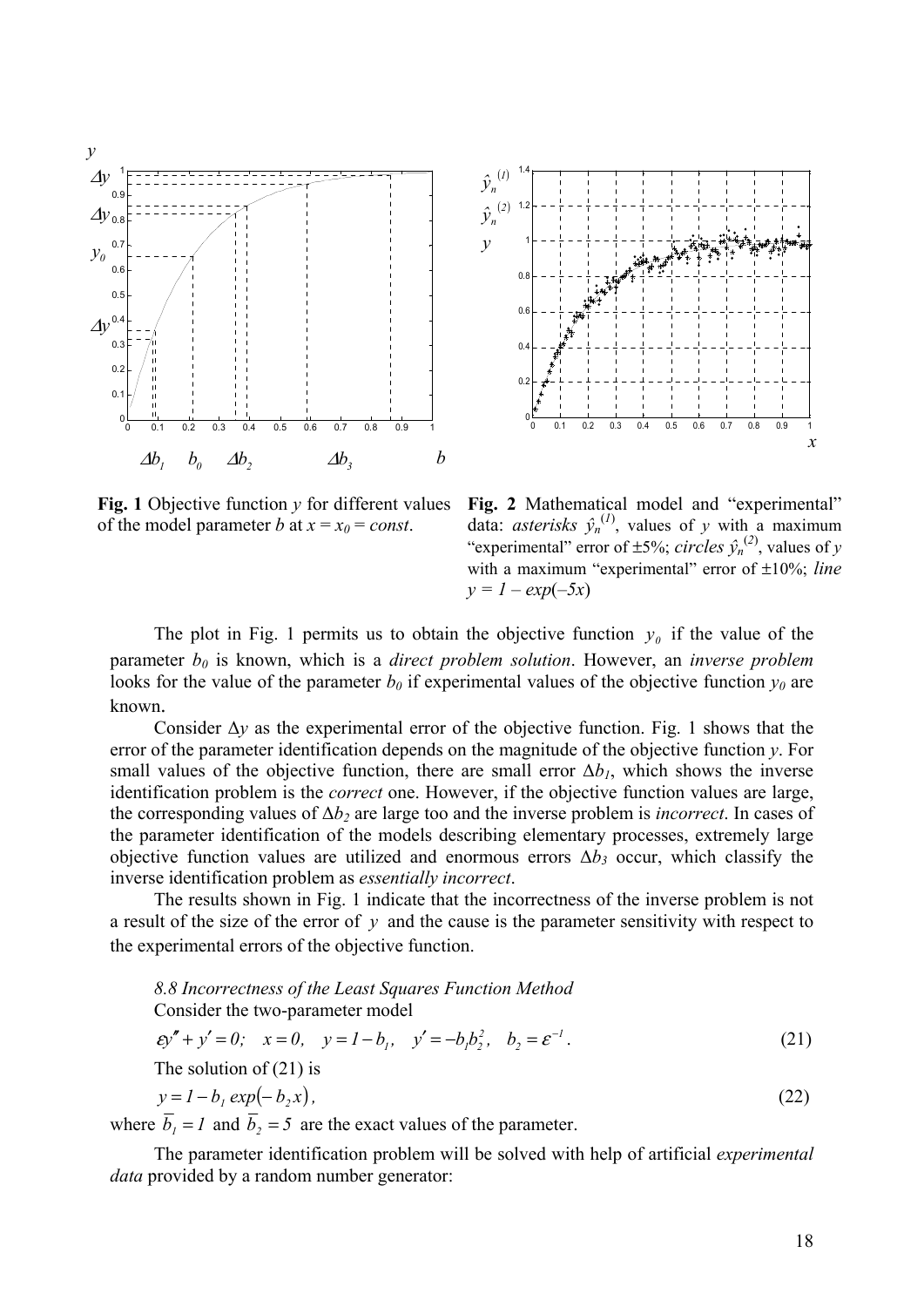$$
\hat{y}_n^{(l)} = (0.95 + 0.1A_n)y_n, \quad \hat{y}_n^{(2)} = (0.9 + 0.2A_n)y_n,
$$
\n(23)

where  $A_n$  are random numbers within the interval [0, 1]. The values of  $y_n$  are obtained from the model (22) for  $x = 0.01n$  ( $n = 1,...,100$ ). The maximum relative errors of these "experimental" data ( $\Delta \hat{y}$ ) are  $\pm 5$  and  $\pm 10\%$ . The values of  $y_n$ ,  $\hat{y}_n^{(1)}$ , and  $\hat{y}_n^{(2)}$ , are shown in Fig. 2. Comparison of Figs. 1 and 2 shows that when  $0 \le x \le 0.30$  the inverse identification problem is *correct*, whereas in the case of  $0.30 \le x \le 0.65$  it is *incorrect*. The problem becomes *essentially incorrect* when *0.66<x<1.00*.

The artificial *experimental data are used for to be* obtained least-squares function:

$$
Q(b) = \sum_{n=1}^{N} (y_n - \hat{y}_n)^2, \quad y_n = f(x_n, b), \quad n = 1,...,N,
$$
 (24)

where *n* is the experiment number.

If the experimental data in the separate intervals  $0 \le x \le 0.30$ ,  $0.30 \le x \le 0.65$ , and  $0.66 \le x \le 1.00$  (in the cases of  $\pm 5\%$  relative experimental errors) are used, the least-squares function (24) yields horizontal lines (Figs. 3–5) when the inverse problem is correct (Fig. 3), incorrect (Fig. 4), or essentially incorrect (Fig. 5). These results show that when the difference between the exact parameter values and the determined value (the point of the function minimum) is very small, the least-squares method is correct (Fig. 3). In cases of remarkably large differences between the exact parameter values and the minimum of the least-squares function, the inverse problem is incorrect (Fig. 4). In the extreme case when the least-squares function has no minimum, the inverse problem is essentially incorrect (Fig. 5).

The results presented show that in the cases of incorrect inverse problems minimization procedures of least-squares functions do not provide solutions, i.e., *the minimum of the leastsquares function is not a solution of the incorrect inverse problem.* 

Consider a gradient method for a minimum search. If the iterative procedure is convergent, at each step the difference between the iterative solution and the exact one will decrease towards the minimum of the least-squares function. However, there is a step after some iteration where this difference begins to increase. *The number of this last iteration is an additional condition, the iterative procedure must stop, and the last point is the solution of the incorrect inverse problem.* 



**Fig. 3** Horizontals of the least-squares function *Q* (*n*=1–30; Δ*ŷ*[%]=±5); *circle b*=[1,5].



**Fig. 4** Horizontals of the least-squares function *Q* (*n*=31–65; Δ*ŷ*[%]=±5); *circle b*=[1,5].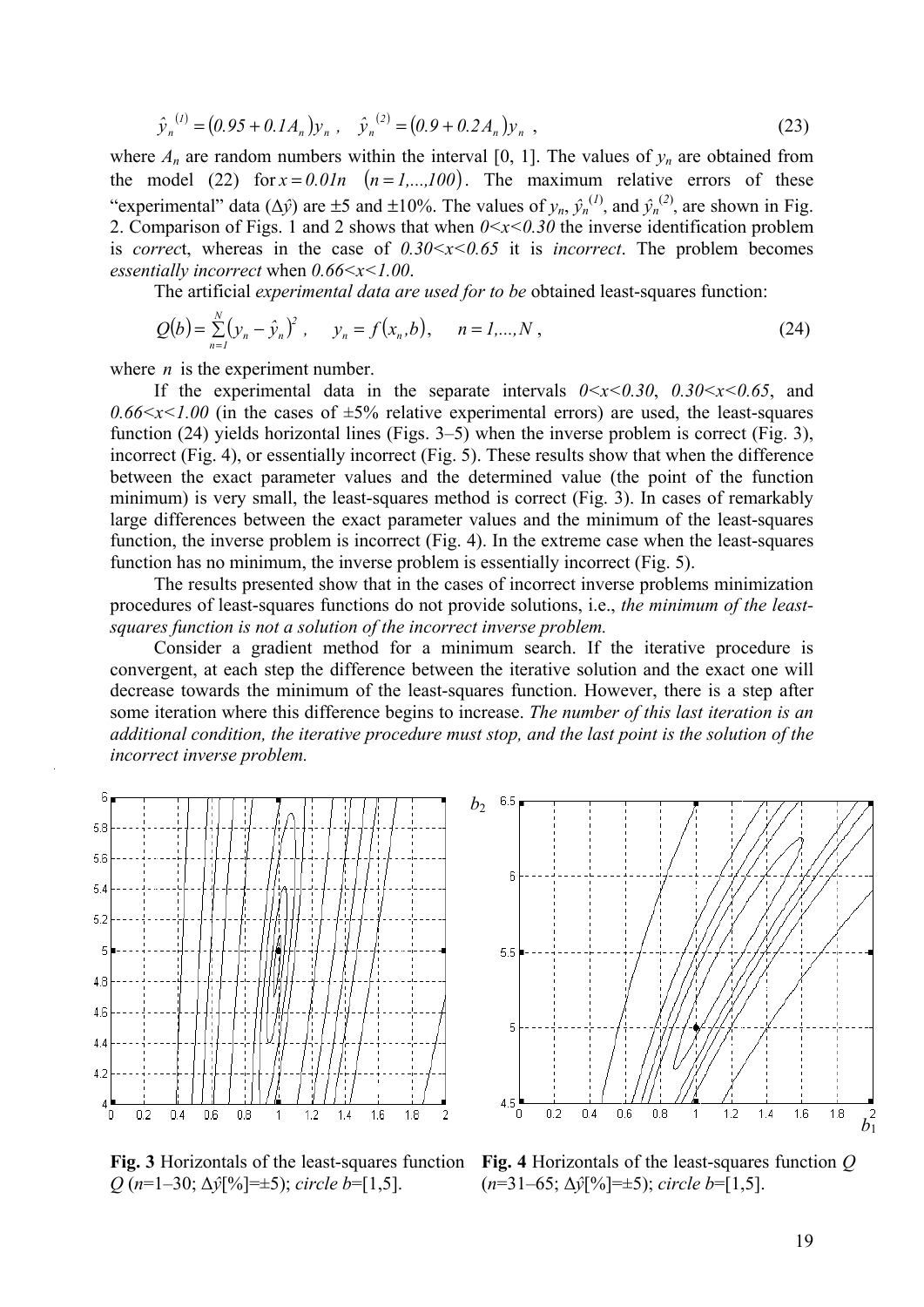### & 8.8. Multiequation models

*Problem formulation. Fermentation system modeling. Experimental data. Zero order approximations for the model parameters. First order approximations of the parameters.* 

The kinetics of many chemical, biochemical, photochemical, and catalytic reactions is very complex, i.e., the kinetic model consists of many equations. The number of parameters of the separate equations is not large, but the total number of parameters is very large [34].

Model parameter identification in these cases is very difficult because of the multiextremal least-squares function or because of the fact that some minima are of ravine



 **Fig. 5** The horizontals of the least-squares function *Q*  $(n=66-100; \Delta \hat{y}[%]) = \pm 5$ ; *circle*  $b = [1, 5]$ 

type. The solution of this problem needs very good initial value approximations for the parameters (in the attraction area of the global minimum) for the minimum searching procedure. This main problem in the multiextremal function minimization is solved on the basis of a hierarchical approach, where the experimental data for the objective functions (concentrations) are represented using polynomial approximations.

### & 8.9. Experiment design

*Experimental plans of modeling. Parameters identification. Significance of parameters. Models adequacy. Randomized plans. Full and fractional factor experiment. Compositional plans.* 

The experiment design is used for regularization of the incorrect inverse problem of the model parameter identification

#### & 8.10. Examples

*Regression models. Statistical analysis of the parameter significance and model adequacy of the regression models. Clapeyron and Antoan models. Incorrectness criterion. Exactness increasing of the identification problem solution. Incomplete experimental data cases.* 

The examples are based on author's papers.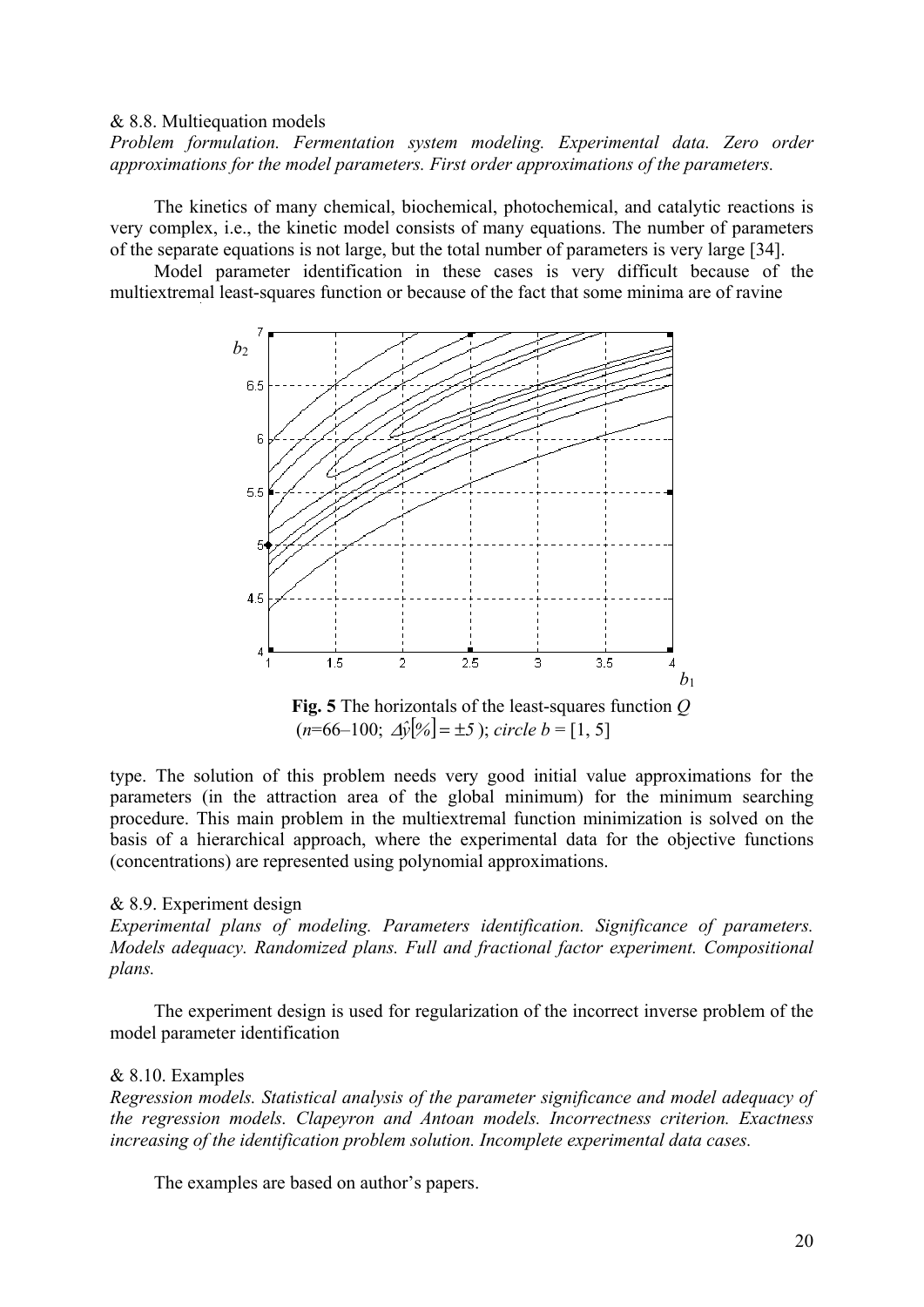# **Chapter 9. OPTIMIZATION**

# & 9.1. Analytical methods

*Unconstraints minimization. Constraints minimization. Calculus of variations. Solution of set of nonlinear equations.* 

& 9.2. Numerical methods *Linear programming. Nonlinear programming.* 

& 9.3. Dynamic programming and principle of the maximum *Functional equations. Principle of optimality. Principle of the maximum.* 

& 9.4. Examples *Problem of the optimal equipment change. A calculus of variations problem.* 

In & 9.1–& 9.4 different optimization methods are presented.

# **Part 4. CHEMICAL PLANTS SYSTEMS**

# **Chapter 10. SYSTEMS ANALYSIS**

& 10.1 Simulation of CPS *Model of CPS. Simulation methods. Sequential-module (hierarchical) approach. Acyclic. Cyclic CPS. Independent contours. Breaking sets. Optimal order.* 

& 10.2. Simulation at specified outlet variables *Zone of influence. Absolutely independent influence. Independent influence. Combined zones.* 

& 10.3. Models of separate blocks *Types of modules . Heat transfer. Separation. Chemical processes.* 

In & 10.1–& 10.3 are presented methods for simulation of chemical plants systems with specified inlet or outlet variables and models of separate blocks.

# **Chapter 11. SYNTHESIS OF SYSTEMS**

 $& 11.1.$  Optimal synthesis of chemical plants *Optimization. Optimal synthesis. Main problems. Methods of synthesis. Optimal synthesis of a system for recuperative heat transfer.* 

Different methods of *optimal synthesis and optimal synthesis of a system for recuperative heat transfer are presented.* 

# & 11.2. Renovation of CPS

*Mathematical description. Mathematical models. Main problems. Renovation by optimal synthesis of CPS. Renovation by introduction of high intensive equipment. Renovation by introduction of high effective processes.* 

A problem of renovation of chemical plants systems is formulated.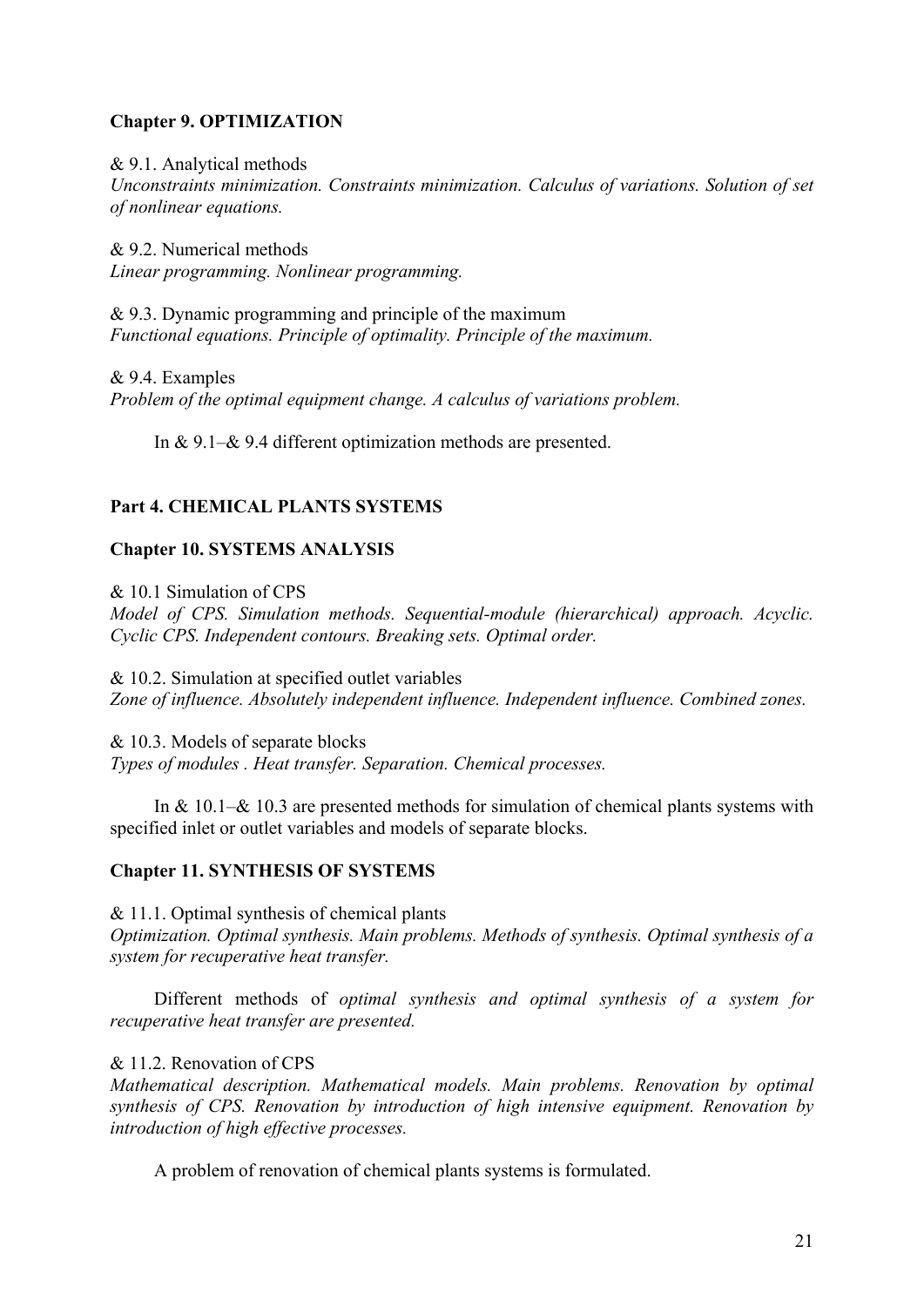# **CONCLUSION**

The book does not address to most common topic of *distillation column modeling*. The modeling of distillation devices in plate columns use the approach "from plate to plate": the model equations relevant to each plate are mass and heat balance equations, where the parameters of mass and heat transfer kinetics are replaced by efficiency coefficients. To this end, the thermodynamic liquid-vapor equilibrium at each plate has to be calculated, too. All these parameters depend on the types and concentrations of the components in both the liquid and the vapor phases. The use of iterative methods to solve the model equations at each plate requires very effective thermodynamic methods allowing repeatedly calculations of the liquid-vapor equilibria. The models of distillation plate columns contain many equations, but every equation contains few variables. This leads to model equations with *scarce matrices and to use of special mathematical software to solve them* is necessary. Obviously, the modeling of the distillation plate column is more thermodynamic and mathematical one without involving hydrodynamic background. Solutions of such problems are commonly performed by especially developed codes (ChemCad, for example).

*The basic reason of this book is to provide correct formulations and solutions of theoretical problems in chemical engineering by involvement of the modeling and simulation methods allowing to solve practical problems.* 

# **References**

# **Chapter 1**

Chr.B. Boyadjiev and V.N. Babak, Non-Linear Mass Transfer and Hydrodynamic Stability, Elsevier, Amsterdam, (2000).

Chr. Boyadiiev and M. Doichinova, Proceedings, Borovets' 2004, 9<sup>th</sup> Workshop on Transport Phenomena in Two-Phase Flow, Bulgaria, Aug.27-Sept.01, (2004) 159.

Chr. Boyadjiev and V. Beschkov, Mass Transfer in Liquid Film Flows, Publ. House Bulg. Acad. Sci., Sofia, (1984).

M. Doichinova, O. Lavrenteva and Chr. Boyadiiev, Proceedings, Sunny Beach'2004, 10<sup>th</sup> Workshop on Transport Phenomena in Two-Phase Flow, Bulgaria, Sept. 10-15, (2005) 189. Chr. Boyadjiev, Int. Chem. Eng.,11(3) (1971) 464.

# **Chapter 2**

Chr. Boyadjiev, Fundamentals of Modeling and Simulation in Chemical Engineering and Technology, Bulg. Acad. Sci., Sofia, (1993) (in Bulgarian). Chr. Boyadjiev and V. Beschkov, Mass Transfer in Liquid Film Flows, Publ. House Bulg.

Acad. Sci., Sofia, (1984).

Chr. Boyadjiev and V. Beschkov, Mass Transfer in Following Liquid Films, Mir, Moscow, (1988) (in Russian).

Chr. Boyadjiev, V. Levich and V. Krylov, Int. Chem. Eng., 8 (1968) 393.

Chr. Boyadjiev, Int. Chem. Eng., 11 (1971) 459.

Chr. Boyadjiev, Compt. rend. Bulg. Acad. Sci., 25 (2) (1972) 205.

Chr. Boyadjiev, Int. Chem. Eng., 11 (1971) 470.

Chr. Boyadjiev and M. Piperova, Int. Chem. Eng., 11 (1971) 479.

Chr. Boyadjiev, Int. Chem. Eng., 11 (1971) 464.

Chr. Boyadjiev, Int. J. Heat Mass Transfer, 49 (2006) 796.

L. Boyadzhiev and Chr. Boyadjiev, Chem. Eng. J., 6 (1973) 107.

Chr. Boyadjiev, Int. J. Heat Mass Transfer, 49 (2006) 2053.

V. Beschkov and Chr. Boyadjiev, Chem. Eng. J., 14 (1977) 1.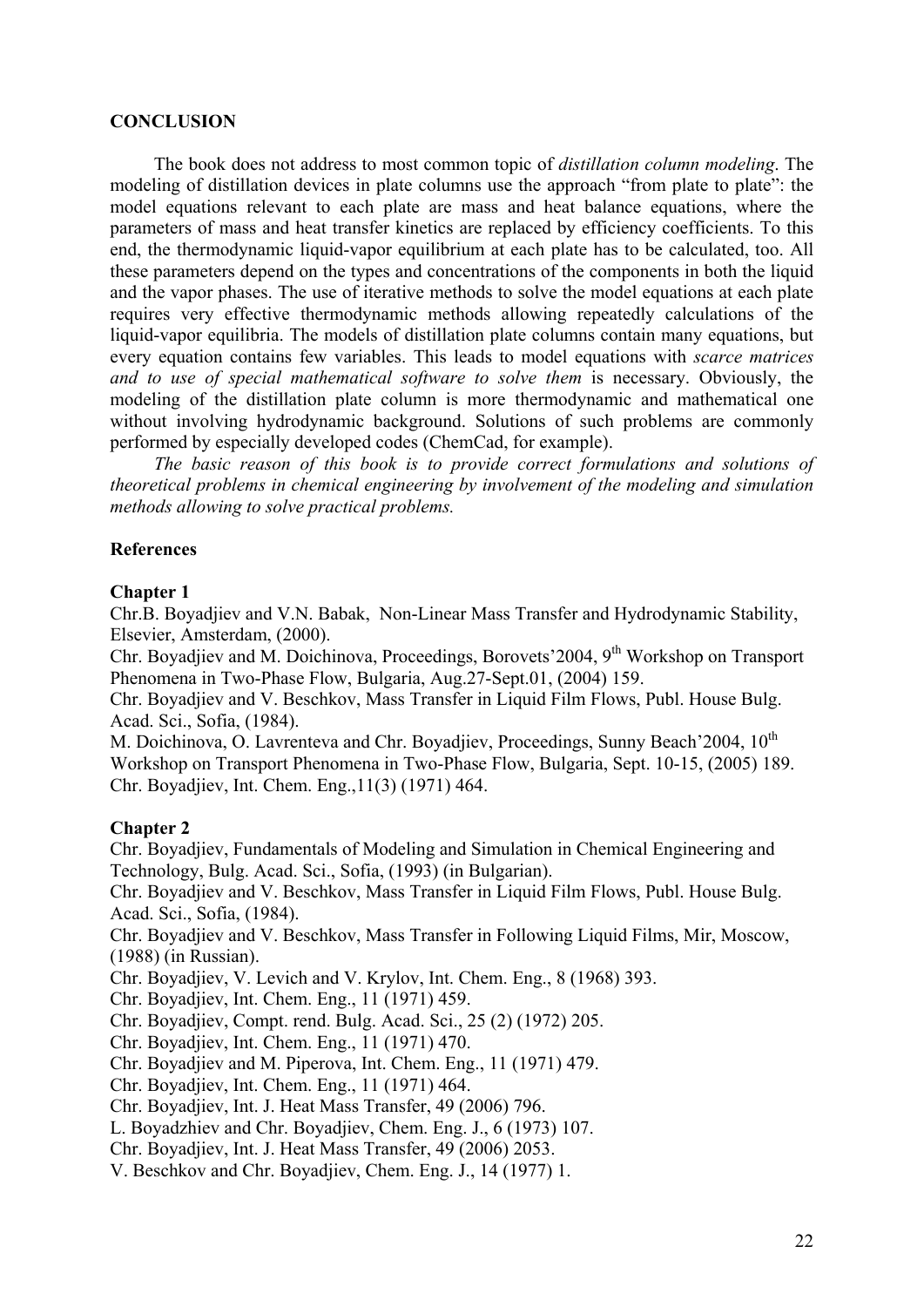V. Penev, V. S. Krylov, Chr. Boyadjiev and V. P. Vorotilin, Int. J. Heat Mass Transfer, 15 (1972) 1395.

V. Beschkov and Chr. Boyadjiev, Chem. Eng. Commun., 20 (1983) 173.

# **Chapter 3**

Chr. Boyadjiev and V. Beshkov, Mass Transfer in Following Liquid Films, Publ. House Mir, Moscow, (1988) (in Russian).

Chr. Boyadjiev and V. Beshkov, Mass Transfer in Liquid Film Flows, Publ. House Bulg. Acad. Sci., Sofia, (1984).

Chr. Boyadjiev, Pl. Mitev and V. Beshkov, Int. J. Multiphase Flow, 3 (1976) 61.

Chr. Boyadjiev, V. G. Levich and V. S. Krylov, Int. Chem. Eng., 8 (1968) 393.

Chr. Boyadjiev, Int. Chem. Eng., 11 (1971) 459.

Chr. Boyadjiev and E. Toshev, Hung. J. Ind. Chem., 17 (1989) 457.

Chr. Boyadjiev and M. Piperova, Int. Chem. Eng., 11 (1971) 479.

Chr. Boyadjiev and Pl. Mitev, Chem. Eng. J., 14 (1977) 225.

Chr. Boyadjiev, Int. Chem. Eng., 11 (1971) 459.

Chr. Boyadjiev and N. Vulchanov, Int. J. Heat Mass Transfer, 31 (1988) 795.

Chr. Boyadjiev, Pl. Mitev and Tsv. Sapundjiev, Int. J. Multiphase Flow, 3 (1976) 51.

Pl. Mitev and Chr. Boyadjiev, Int. J. Multiphase Flow, 3 (1976) 57.

Pl. Mitev and Chr. Boyadjiev, Letters Heat Mass Transfer, 5 (1978) 349.

Chr. Boyadjiev and M. Doichinova, Int. J. Heat Mass Transfer, 43 (2000) 2701.

Chr. Boyadjiev and P. Vabishchevich, Journal of Theoretical Applied Mechanics (Bulgaria), 23 (1992)114.

M. Doichinova and Chr. Boyadjiev, Int. J. Heat Mass Transfer, 43 (2000) 2707.

Chr. Boyadjiev and N. Vulchanov, C. rend. Acad. Bulg. Sci., 40, No 11 (1987) 35.

Chr. Boyadjiev and N. Vulchanov, Int. J. Heat Mass Transfer, 33 (1990) 2039.

N. Vulchanov and Chr. Boyadjiev, Theor. Appl. Mech., 19, No. 4 (1988) 74.

Chr. Boyadjiev, J. Eng. Physics (Russia), 60 (1991) 845.

Chr. B. Boyadjiev and V. N. Babak, Non-Linear Mass Transfer and Hydrodynamic Stability, Elsevier, Amsterdam (2000).

Chr. Boyadjiev, Theoretical Fundamentals of Chemical Technology (Russia), 6 (1972) 118.

Chr. Boyadjiev and L. Velchev, Theoretical Fundamentals of Chemical Technology (Russia), 5 (1971) 912.

Chr. Boyadjiev, Int. Chem. Eng., 11 (1971) 459.

Chr. Boyadjiev, Int. Chem. Eng., 11 (1971) 464.

Chr. Boyadjiev, Int. Chem. Eng., 11 (1971) 470.

Chr. Boyadjiev and D. Elenkov, Int. Chem. Eng., 11 (1971) 474.

V. S. Krylov, Chr. Boyadjiev and V. G. Levich, C.r. USSR Acad. Sci. (Russia), 175 (1967) 156.

Chr. Boyadjiev, Russ. J. Eng. Thermophys., 2 (1992) 289.

N. Vulchanov and Chr. Boyadjiev, Int. J. Heat Mass Transfer, 31 (1988) 801.

N. Vulchanov and Chr. Boyadjiev, Int. J. Heat Mass Transfer, 33 (1990) 2045.

Chr. Boyadjiev, Hung. J. Ind. Chem., 26 (1998) 181.

Chr. Boyadjiev and I. Halatchev, Int. J. Heat Mass Transfer, 41 (1998) 939.

Chr. Boyadjiev, Hung. J. Ind. Chem., 18 (1990) 1.

Chr. Boyadjiev and N. Vulchanov, C. r. Acad. Bulg. Sci., 41, No 10 (1988) 49.

Chr. Boyadjiev, Hung. J. Ind. Chem., 18 (1990) 7.

M. Doichinova and Chr. Boyadjiev, Int. J. Heat Mass Transfer, 44 (2001) 2121.

E. Toshev and Chr. Boyadjiev, Hung. J. Ind. Chem. 22 (1994) 81.

Chr. Boyadjiev, J. Eng. Physics (Russia), 59 (1990) 92.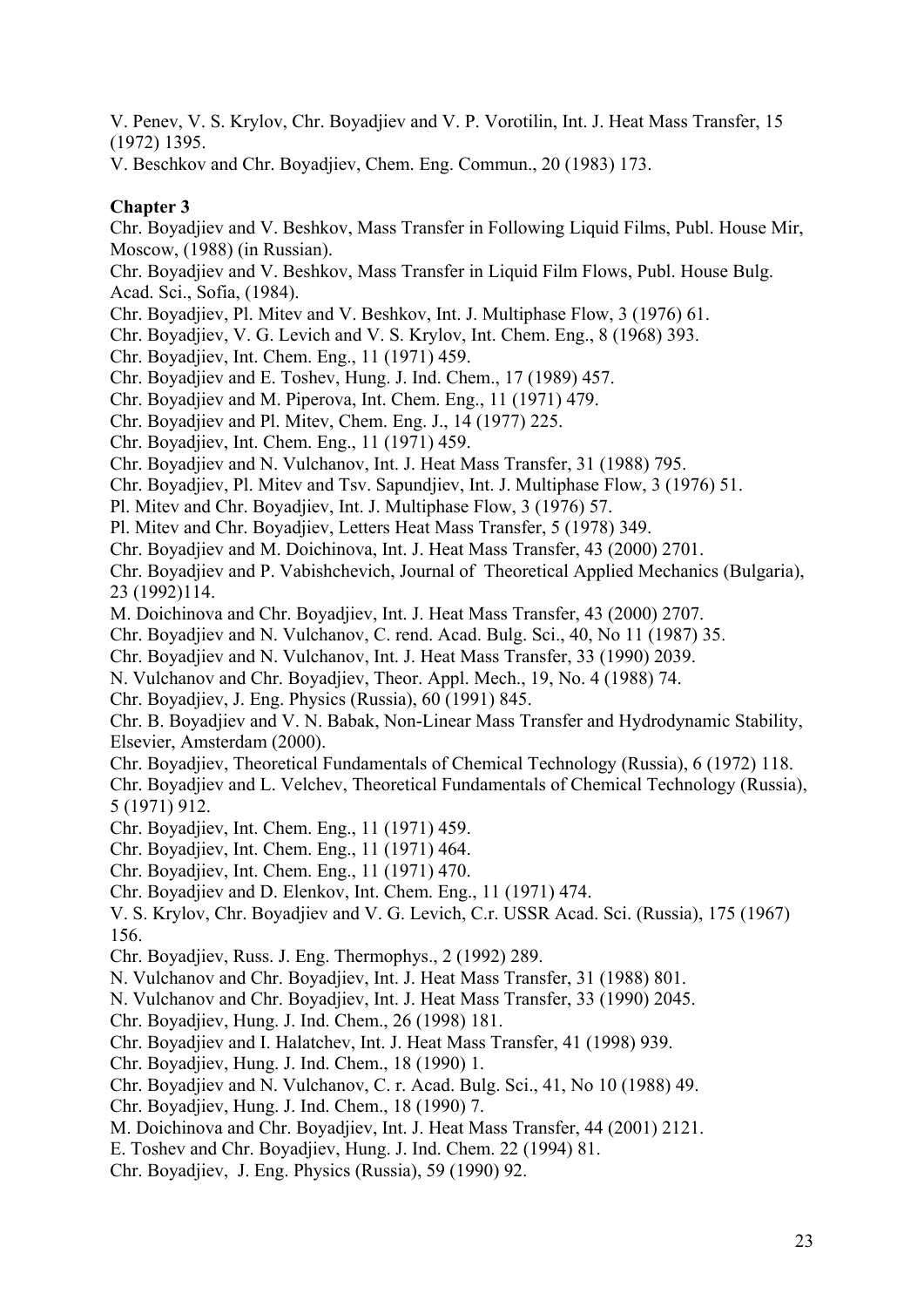Chr. Boyadjiev and E. Toshev, J. Eng. Physics (Russia), 59 (1990) 277.

Chr. Boyadjiev, Hung. J. Ind. Chem., 26 (1998) 245.

Tsv. Sapundjiev and Chr. Boyadjiev, Russ. J. Eng. Thermophysics (Russia), 3 (1993) 185.

Chr. Boyadjiev, Int. J. Heat Mass Transfer, 27 (1984) 1277.

Chr. Boyadjiev, Bulgarian Chemical Communications, 26 (1993) 33.

V. S. Krylov, Chr. Boyadjiev, Non-Linear Mass Transfer, Institute of Thermophysics, Novosibirsk, (1996) (in Russian).

# **Chapter 4**

Chr. Boyadjiev, Fundamentals of Modeling and Simulation in Chemical Engineering and Technology, Bulg. Acad. Sci., Sofia, (1993), (in Bulgarian).

Chr. Boyadjiev and V. Beschkov, Mass Transfer in Liquid Film Flows, Mir, Moscow, (1988), (in Russian).

Chr. Boyadjiev, Chem. Eng. Sci, 38 (1983) 641.

Chr. Boyadjiev, Chem. Technology (Russia), 5 (1990) 53.

Chr. Boyadjiev, Chem. Technology (Russia), 5 (1990) 48.

Chr. Boyadjiev, Hung. J. Ind. Chem., 13(1985) 163.

Chr. B. Boyadjiev, V. N. Babak, Non-Linear Mass Transfer and Hydrodynamic Stability,

Elsevier, Amsterdam, (2000).

Chr. Boyadjiev, Hungarian J. Ind. Chem., 30(2002)13.

Chr. Boyadjiev, Hungarian J. Ind. Chem., 24 (1996) 35.

Chr. Boyadjiev, I. Halatchev, Int. J. Heat Mass Transfer, 41 (1998) 939.

Chr. Boyadjiev, Int. J. Heat Mass Transfer, 43 (2000) 2749.

Chr. Boyadjiev, Int. J. Heat Mass Transfer,43 (2000) 2759.

V. S. Krylov, Chr. B. Boyadjiev, Non-Linear Mass Transfer, Institute of Thermophysics, Novosibirsk, (1996), (in Russian).

Chr. Boyadjiev, I. Halatchev, Int. J. Heat Mass Transfer, 41 (1998) 197.

Chr. Boyadjiev, M. Doichinova, Hungarian J. Ind. Chem., 27 (1999) 215.

Chr. Boyadjiev, Hungarian J. Ind. Chem., 26 (1998) 181.

Ts. Sapundzhiev, Chr. B. Boyadjiev, Russian J. Eng. Thermophysics, 3 (1993) 185.

Chr. Boyadjiev, Int. J. Heat Mass Transfer, 43 (2000) 2749.

Chr. Boyadjiev, Int. J. Heat Mass Transfer, 43 (2000) 2759.

Chr. Boyadjiev, Int. J. Heat Mass Transfer, 44 (2001) 1119.

Chr. Boyadjiev, Int. J. Heat Mass Transfer, 44 (2001) 2505.

Chr. Boyadjiev, Int. J. Heat Mass Transfer, 43 (2000) 2749.

Chr. Boyadjiev, Int. J. Heat Mass Transfer, 43 (2000) 2759.

Chr. Boyadjiev, Int. J. Heat Mass Transfer, 43 (2001) 1119.

B. Boyadjiev, Chr. Boyadjiev, Int. J. Heat Mass Transfer, 43 (2001) 2505.

Chr. Boyadjiev, V. Beschkov, Mass Transfer in Liquid Film Flows, Publising House Bulg. Acad. Sci., Sofia, (1984).

I. M. Parvez, Chr.Karagiozov and Chr.Boyadjiev, Chem. Eng. Sci, 46 (1991) 1589.

Chr. Boyadjiev, Hung. J. Ind. Chem., 15 (1987)

# **Chapter 5**

Chr. Boyadjiev, Fundamentals of Modeling and Simulation in Chemical Engineering and Technology. Bulg. Acad. Sci, Sofia, (1993) (in Bulgarian).

Chr. Boyadjiev, Int. J. Heat Mass Transfer, 49 (2006), 796.

Chr. Boyadjiev, Int. J. Heat Mass Transfer, 49 (2006), 2053.

K. Panayotova, M. Doichinova and Chr. Boyadjiev, Int. J. Heat Mass Transfer,52 (2009), 543.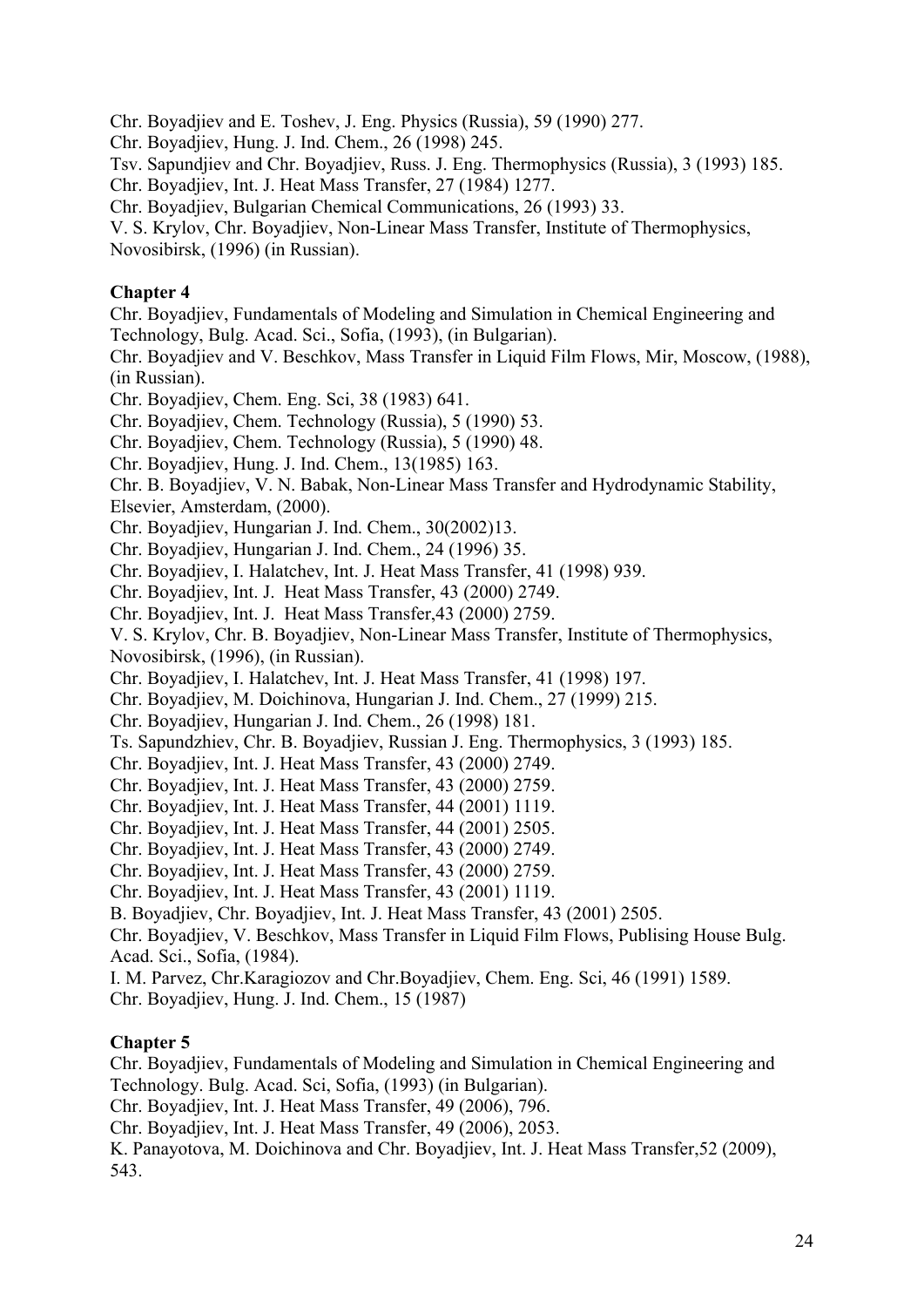K. Panayotova, M. Doichinova and Chr. Boyadjiev, Int. J. Heat Mass Transfer, 52 (2009), 2358.

Chr. Boyadjiev and E. Dimitrova, Computers and Chemical Engineering**,** 29 (2005) 941.

# **Chapter 6**

Chr. Boyadjiev, J. Phys. Eng (Russia), 60, (1991) 845.

- Chr. Boyadjiev, I Halatchev, B. Tchavdarov, Int. J. Heat Mass Transfer, 39 (1996) 2571.
- Chr. Boyadjiev and E. Toschev, Hung. J. Ind. Chem., 18 (1990) 7.
- Chr. Boyadjiev and N. Vulchanov, C. r. Acad. Bulg. Sci., 40 (1987) 35.

Chr. Boyadjiev and V. Beshkov, Mass Transfer in Liquid Film Flows, Publ. House Bulg. Acad. Sci., Sofia, (1984).

Chr. Boyadjiev and V. Beshkov, Mass Transfer in Falling Liquid Films, Mir, Moscow, (1988), (in Russian).

Chr. Boyadjiev and M. Doichinova., Hung. J. Ind. Chem., 27 (1999) 215.

Chr. Boyadjiev and N., Vulchanov Int. J. Heat Mass Transfer, 31 (1988) 795.

- N. Vulchanov and Chr. Boyadjiev, Int. J. Heat Mass Transfer, 31 (1988) 801.
- N. Vulchanov and Chr. Boyadjiev, Int. J. Heat Mass Transfer, 33 (1990) 2045.

Chr. Boyadjiev, Bulg. Chem. Communications, 26 (1993) 33.

Chr. Boyadjiev and I. Halatchev, Int. J. Heat Mass Transfer, 39 (1996) 2581.

I. Halatchev and Chr. Boyadjiev, Int. J. Heat Mass Transfer, 39 (1996) 2587.

Ts. Sapundzhiev and Chr. Boyadjiev, Russian J.Eng. Thermophys (Russia), 3 (1993) 185.

Chr. Boyadjiev and I. Halatchev, Int. J. Heat Mass Transfer, 39 (1996) 2593.

Chr. Boyadjiev, J. Phys.Eng. (Russia), 59 (1990) 92.

- Chr. Boyadjiev, J. Phys.Eng. (Russia), 59 (1990) 277.
- Chr. Boyadjiev and I. Halatchev, Int. J. Heat Mass Transfer, 41 (1998) 945.
- Chr. Boyadjiev and I. Halatchev, Int. J. Heat Mass Transfer, 41 (1998) 197.

Chr. Boyadjiev Proceedings Apollonia'99, 4-th Workshop on "Transport Phenomena in

Two-Phace Flow", Sept.11-16 Sozopol, Bulgaria (1999) 141.

Chr. Boyadjiev Proceedings Apollonia'99, 4-th Workshop on "Transport Phenomena in

Two-Phace Flow", Sept.11-16 Sozopol, Bulgaria (1999), 141, 155.

- Chr.Boyadjiev, Int. J. Heat and Mass Transfer**,** 43 (2000) 2749.
- Chr. Boyadjiev, Int. J. Heat Mass Transfer, 43 (2000) 2759.

Chr. Boyadjiev, Int. J. Heat Mass Transfer, 44 (2001) 1119.

B. Boyadjiev and Chr. Boyadjiev, Int. J. Heat Mass Transfer, 44 (2001) 2505.

Chr. Boyadjiev and B. Boyadjiev, Int. J. Heat Mass Transfer, 46 (2003) 1679.

B. Boyadjiev and Chr. Boyadjiev, Int. J. Heat Mass Transfer, 46 (2003) 1687.

Chr. Boyadjiev and V. N. Babak, Non-Linear Mass Transfer and Hydrodynamic Stability, Elsevier, Amsterdam, (2000).

Chr. Boyadjiev and N. Vulchanov, Int. J. Heat Mass Transfer, 33, (1990) 2039.

Chr. Boyadjiev and M. Doichinova, Thermal Science, 8 (2004) 95.

Chr. Boyadjiev and M. Doichinova, J. Eng. Thermophysics, 17 (2008) 142.

Chr. Boyadjiev, Hung. J. Ind. Chem., 30 (2002) 13.

# **Chapter 7**

Chr. Boyadjiev and V. Beschkov, Mass Transfer in Liquid Film Flows, Publ. House Bulg. Acad. Sci., Sofia, (1984).

Chr. B. Boyadjiev and V. N. Babak, Non-Linear Mass Transfer and Hydrodynamic Stability, Elsevier, Amsterdam, (2000).

V. Beschkov, Chr. Boyadjiev and G. Peev, Chem. Eng. Sci., 33 (1978) 65.

Chr. Boyadjiev, Int. Chem. Eng., 11 (1971) 459.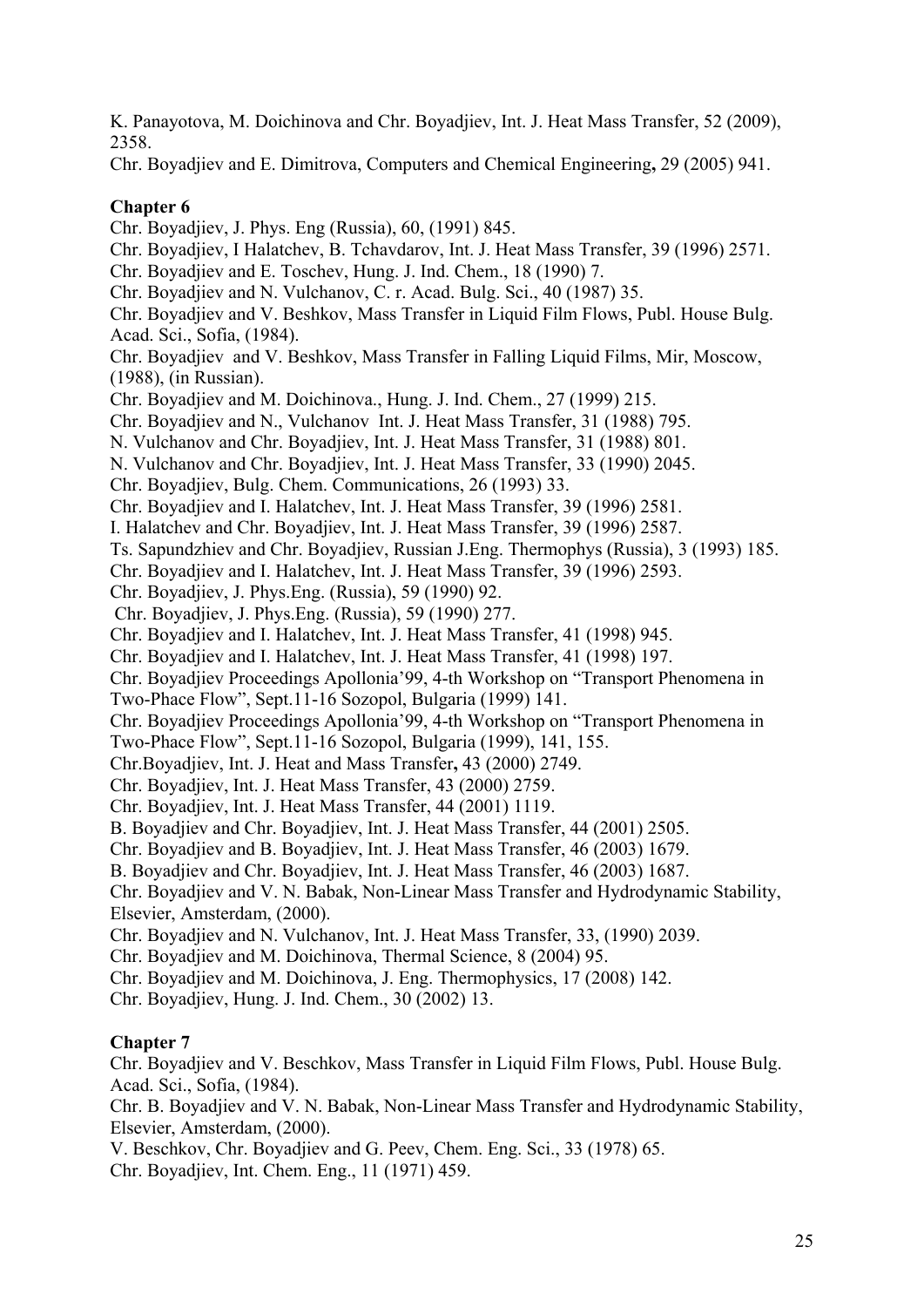Chr. Boyadjiev and M. Piperova, Int. Chem. Eng., 11 (1971) 479.

Chr. Boyadjiev, V. G. Levich and V. S. Krylov, Int. Chem. Eng., 8 (1968) 393.

# **Chapter 8**

Chr. Boyadjiev, Fundamentals of Modeling and Simulation in Chemical Engineering and Technology, Bulg. Acad. Sci., Sofia, (1993) (in Bulgarian).

Chr. Boyadjiev and V. Beschkov, Mass Transfer in Liquid Film Flows, Mir, Moscow, (1988) (in Russian).

Chr. Boyadjiev and E. Dimitrova, Computers Chem. Eng., 29 (2005) 941.

E.Dimitrova, N.Brauner, Chr.Boyadjiev and M.Shacham, Computers Chem. Eng.,in press. Chr. Boyadiiev and E. Dimitrova, Proceedings  $7<sup>th</sup>$  Workshop on Transport Phenomena in Two-Phase Flow (Warna'2002), (2002) 45.

E. Dimitrova and Chr. Boyadiiev, Proceedings  $7<sup>th</sup>$  Workshop on Transport Phenomena in Two-Phase Flow (Warna'2002), (2002) 59.

E. Dimitrova and Chr. Boyadiiev, Proceedings  $7<sup>th</sup>$  Workshop on Transport Phenomena in Two-Phase Flow (Warna'2002), (2002) 67.

Chr. Boyadjiev and E. Dimitrova, Proceedings 8<sup>th</sup> Workshop on Transport Phenomena in Two-Phase Flow (Sunny Beach'2003), (2003) 105.

E. Dimitrova and Chr. Boyadjiev, Proceedings 8<sup>th</sup> Workshop on Transport Phenomena in Two-Phase Flow (Sunny Beach'2003), (2003) 123.

E. Dimitrova and Chr. Boyadjiev, Proceedings  $8<sup>th</sup>$  Workshop on Transport Phenomena in Two-Phase Flow (Sunny Beach'2003), (2003) 133.

E. Dimitrova and Chr. Boyadjiev, Proceedings 9<sup>th</sup> Workshop on Transport Phenomena in Two-Phase Flow (Borovets'2004), (2004) 137.

P. Popova and Chr. Boyadiiev, Proceedings 9<sup>th</sup> Workshop on Transport Phenomena in Two-Phase Flow (Borovets'2004), (2004) 145.

P. Popova and Chr. Boyadjiev, Biochem. Eng. J., 39 (2008) 397.

Chr. Boyadjiev, Int. J. Heat Mass Transfer, 49 (2006) 796.

Chr. Boyadjiev, Int. J. Heat Mass Transfer, 49 (2006) 2053.

P. Popova and Chr. Boyadjiev, Chemical and Biochemical Engineering Quarterly, 22 (2008) 491.

# **Chapter 9**

Chr. Boyadjiev, Fundamentals of Modeling and Simulation in Chemical Engineering and Technology, Bulg. Acad. Sci., Sofia, (1993) (in Bulgarian).

# **Chapter 10**

Chr. Boyadjiev, Fundamentals of Modeling and Simulation in Chemical Engineering and Technology, Bulg. Acad. Sci., Sofia, (1993) (in Bulgarian).

T. Botev, Chr. Boyadjiev and R. Stateva, Hungarian J. Ind. Chem., 10 (1982) 175.

T. Botev, Chr. Boyadjiev and R. Stateva, Hungarian J. Ind. Chem., 12 (1984) 109.

T. Botev, R. Stateva and Chr. Boyadjiev, Hungarian J. Ind. Chem., 13 (1985) 405.

R. Stateva and Chr. Boyadjiev, Intern. Chem. Eng., 20 (1980) 306.

# **Chapter 11**

Chr. Boyadjiev, Fundamentals of Modeling and Simulation in Chemical Engineering and Technology, Bulg. Acad. Sci., Sofia, (1993) (in Bulgarian).

T. Zhelev, and Chr. Boyadjiev, Intern. Chem. Eng., 28 (1988) 543.

T. Zhelev, and Chr. Boyadjiev, Intern. Chem. Eng., 28 (1988) 548.

T. Zhelev, and Chr. Boyadjiev, Intern. Chem. Eng., 28 (1988) 554.